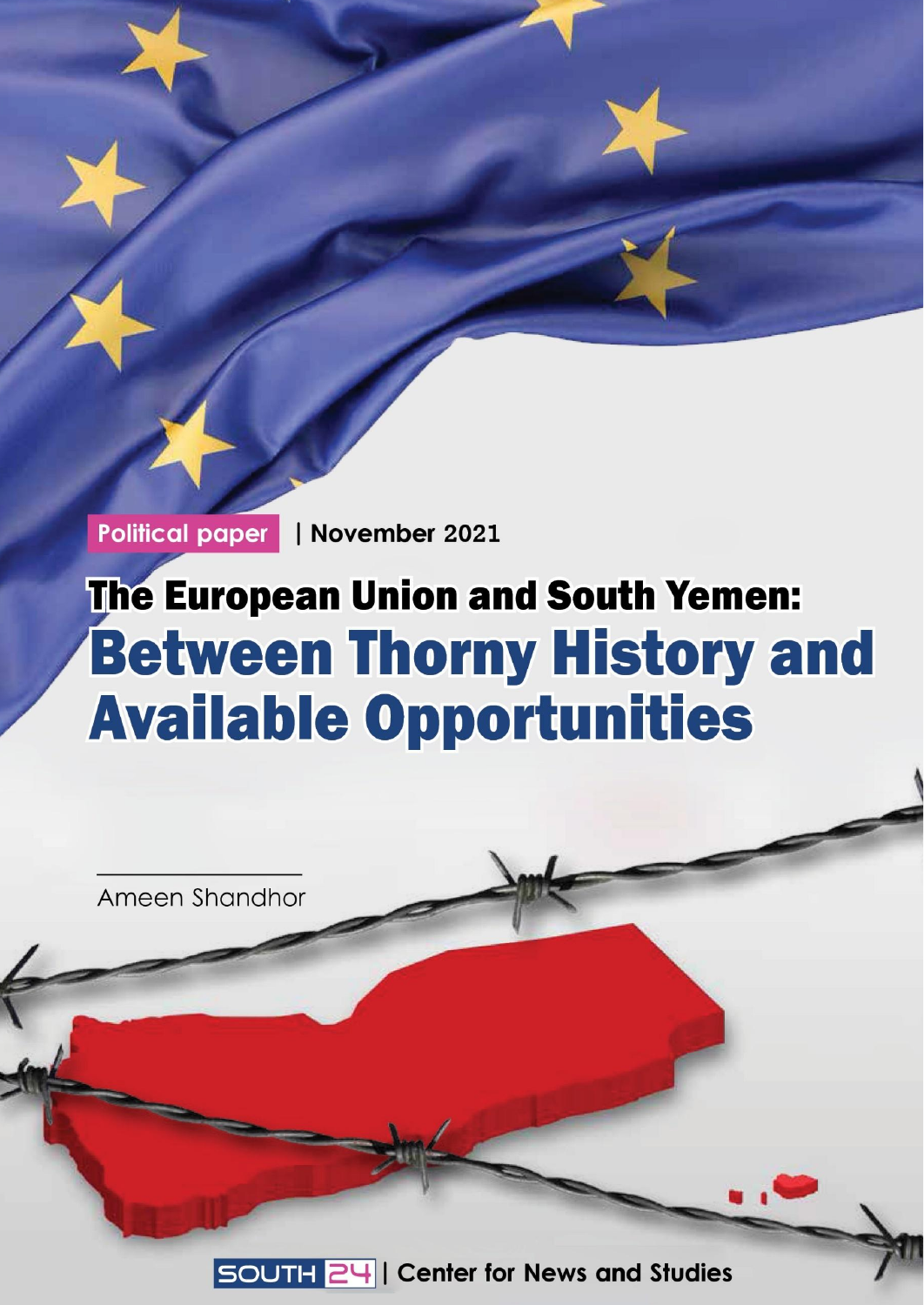#### **Contents**

| Summary                                                                         | $\overline{2}$ |  |
|---------------------------------------------------------------------------------|----------------|--|
| The nature and phases of the European Union (EU) 's<br>relationships with Yemen | $\overline{2}$ |  |
| The EU and the Southern issue                                                   | 7              |  |
| Democracy and war: Incomplete explanations                                      | 10             |  |
| The harvest of recent years                                                     | 13             |  |
| Possible opportunities and recommendations                                      | 17             |  |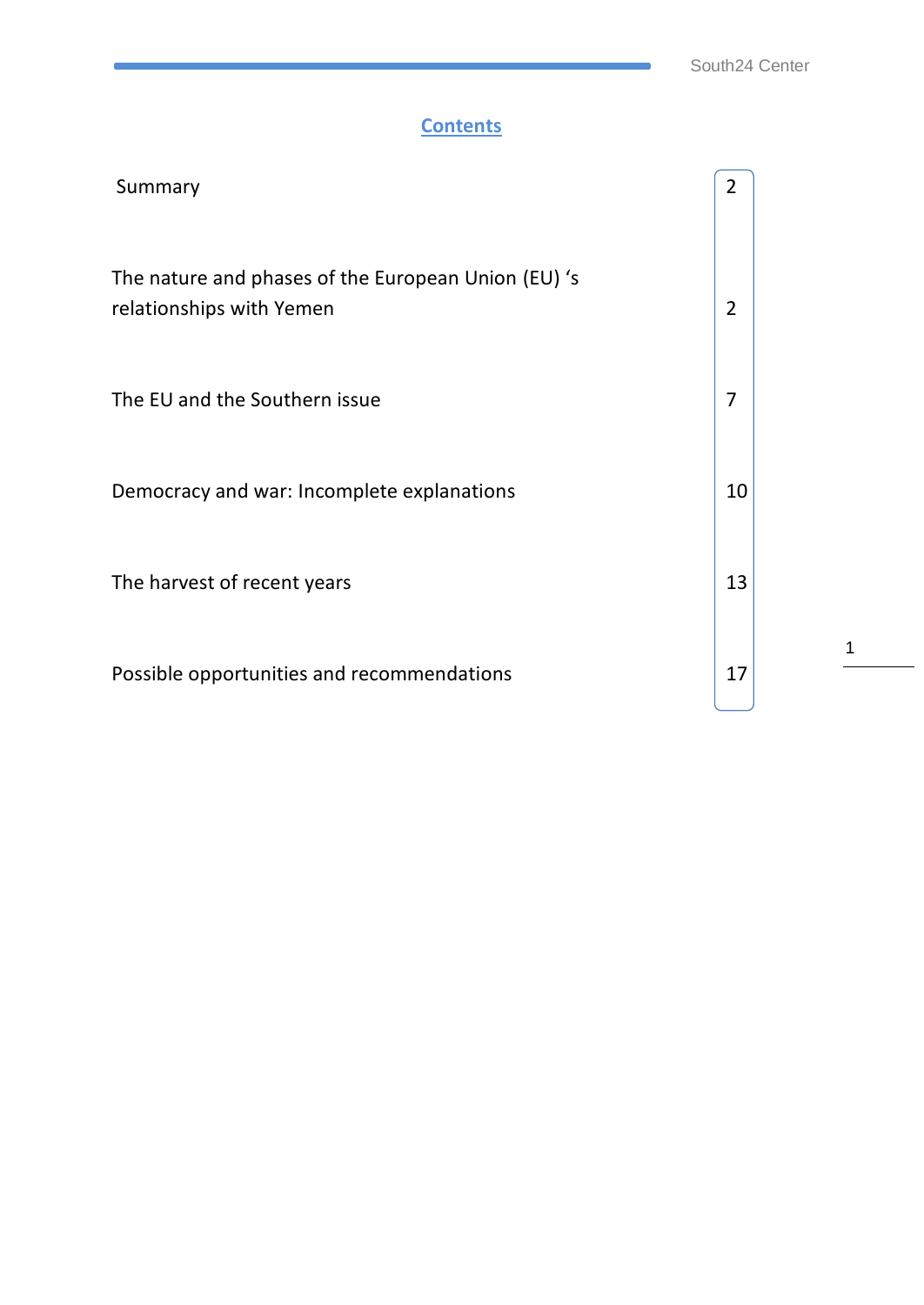#### **Summary**

The European relationships with the Southern state (the People's Democratic Republic of Yemen), and later with the Southern issue, have witnessed many phases and dilemmas. The tense and cautious relationships cast its shadow during the Cold War, as each party adopted a different approach. Later, during the transitional period following the Unity, the relationships passed through certain circumstances. After the 1994 War, many developments have occurred in the Yemeni file that pushed the European group to increase the degree of interest as it presented a comprehensive strategy that reflected its vision and the possible partnership opportunities. There have been a lot of developments in recent years including the outbreak of the peaceful movement in South, going through the events of 2011 and the entailing transitional period before the 2015 War which has produced highly contrasting positions. During the modern era, South has witnessed horrible fluctuations and probably it is one of few regions in the world that underwent all of such vicissitudes in less than half a century, rendering dealing with it a very complicated task. This paper aims at reviewing the international European organization's visions and strategy towards Yemen, as well as positions and roles it has played throughout the past years, with special focus on its vision to the Southern Issue by using the Descriptive Analysis approach.

#### **The nature and phases of the EU'S, relationships with Yemen**

some references<sup>1</sup> indicate that the relationship between the EU and Yemen passed by several stages, the first of which began before the Unity, as an official agreement for development cooperation was signed in 1984 between the European Community and the Yemen Arab Republic. According to it, several projects were implemented, while the cooperation between the European Community and the People's Democratic Republic of Yemen was limited to supporting one project. In 1995, the Agreement was extended to include all the Yemeni territories. Two years later, the agreement was developed to include many domains such as health, fisheries, and rural development. In 2003, a political dialogue initiative between the EU and the Yemeni government was launched and focused on the ways to back and develop the democratic process,

<sup>1</sup> Durac, 2010, p. 655.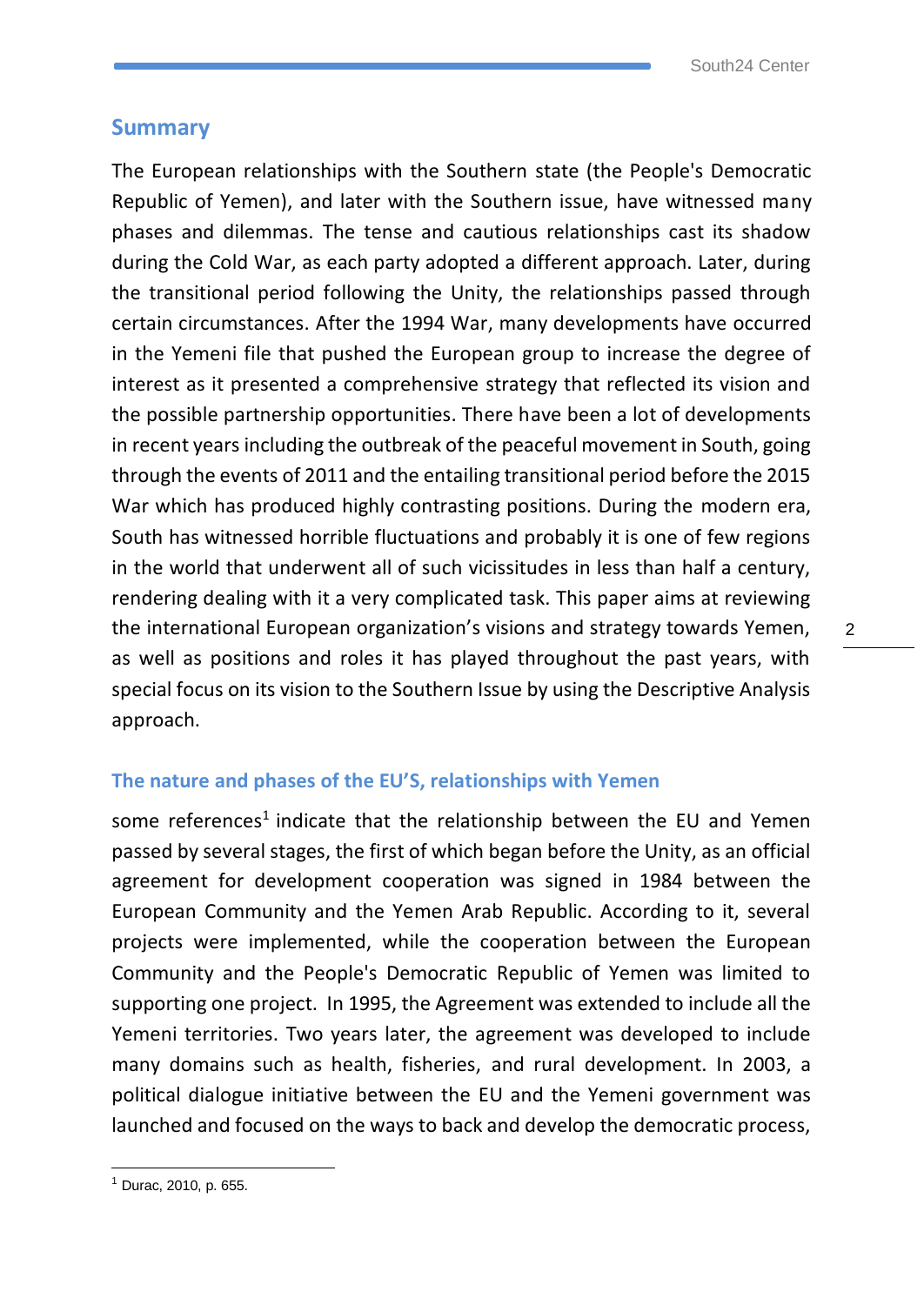human rights and anti-terrorism cooperation. Accordingly, an EU's official office was established in Yemen. It was clear that Yemen entered a new phase of interest after the 11th of September attacks in the wake of some terrorism attacks on the Yemeni coasts against American and other foreign ships.<sup>2</sup>

The third stage is considered the most important in the history of the relationship between the EU and Yemen, after taking into effect the document prepared by the European Commission as a strategic paper that covered the period between 2007-2013, in cooperation with the Yemeni Government and the international community. The document included a comprehensive analysis of the Yemeni issue in the political, economic and social domains, as well as the most haunting issues and problems, in addition to solutions and support proposals for helping Yemen to achieve "the Millennium development goals" set by the UN which selected Yemen as one of eight pilot countries.

The strategy focused on two main goals: rational (good) governance and combating poverty. As for the first, it was agreed on the following three points to be the focus of attention: backing the democratic transformation by strengthening the democratic institutions in Yemen, enhancing the human rights and the civil society as well as supporting the Yemeni Government's reforms in judiciary, civil administration and decentralization. As for combating poverty, there was a focus on enhancing the private sector development through backing sustainable development within agriculture, fisheries sectors, besides the reforms which aim at improving the organizational frame of investments, business and commerce which contribute in developing the human capital by supporting the reproductive health policies and better provide for the basic services.<sup>3</sup>

As a fragile state which faces complicated problems, the Paper proposed a wider framework to implement the "strategic partnership" between Yemen and the EU. This included continuing the political dialogue between the EU and Yemen, backing the Yemeni efforts for making the necessary political and economic reforms, facilitating Yemen's migration in the regional and international

<sup>2</sup> Bonnefoy, 2020, p. 71.

<sup>&</sup>lt;sup>3</sup> European Commission, 2007, p. 7.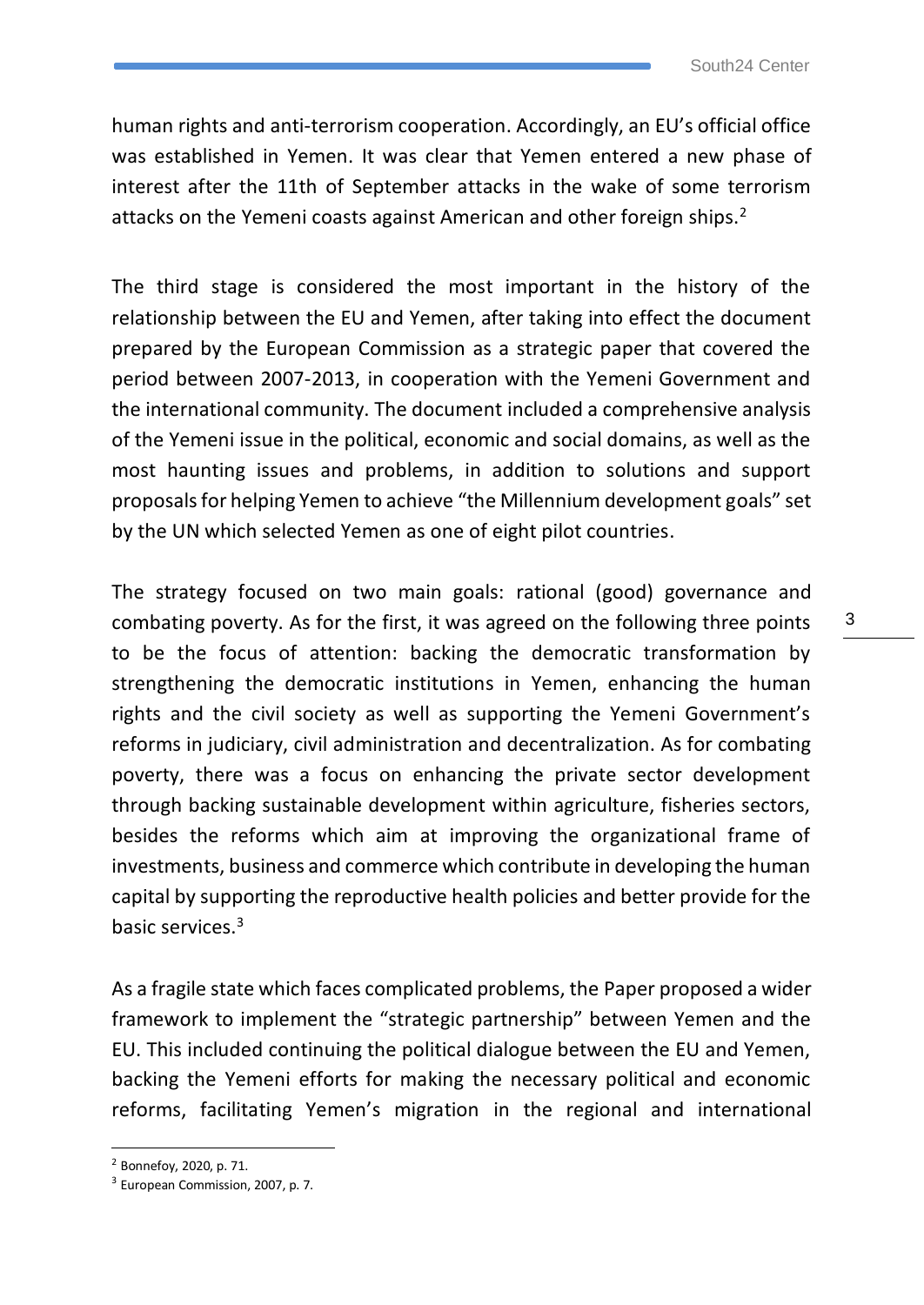community, enhancing the democratic process and respecting human rights in Yemen.<sup>4</sup> For such a purpose, periodical quarterly meetings were held in Sana'a between the Yemeni Government and the EU'S heads of missions to follow up the pledged commitments, report about any developments and discuss the mechanisms to carry out the agreed upon procedures.

During that period, some financial subsidies were provided to the Yemeni government under the items of limiting poverty, encouraging good governance, sustainable development and developing human resources as well as implementing funded cooperative human rights programs.<sup>5</sup>

Although the preparators of the Paper admitted the challenges and the big obstacles that Yemen has witnessed such as the spread of poverty, the high unemployment rate, the poor level of healthy and education services, the weak public services, maladministration, the lack of internal security, porous borders, the government's inability to control land, internal conflicts, terrorism groups danger, the limited implementation of political and economic reforms, the decrease of oil and transfers revenue.. Etc, to the extent of expressing pessimism towards achieving the Millennium development goals in 2015 according to the UN plan, but on the other hand, it promoted for some promising indicators such as: the Yemeni Government's apparent commitment by democracy, economic liberalization, political and economic reforms, improvements at the social and economic level, the existence of relative free journalism, steady growth for the civil society organizations and achieving a unique developments in the fields of civil freedom and democracy in the region to the extent of claiming that the Yemeni Government is moving ahead in implementing the reform program for building a modern viable state.<sup>6</sup>

Yemen was looked upon as being the country with the most promise of major political reforms in the Arabian Peninsula, even at the level of the Middle East and North Africa. By regional standards, It is a state which enjoys "developed" democratic experience and based upon a multi-partisan regime which is being

<sup>4</sup> Ibid., p. 6.

<sup>5</sup> Durac, 2007, pp. 656-658; European Commission, Preparation of the Multiannual Indicative Programme 2011-2013.

<sup>6</sup> European Commission, 2007, p. 6, 7, 10 & 13; European Commission, Preparation of the Multiannual Indicative Programme 2011-2013.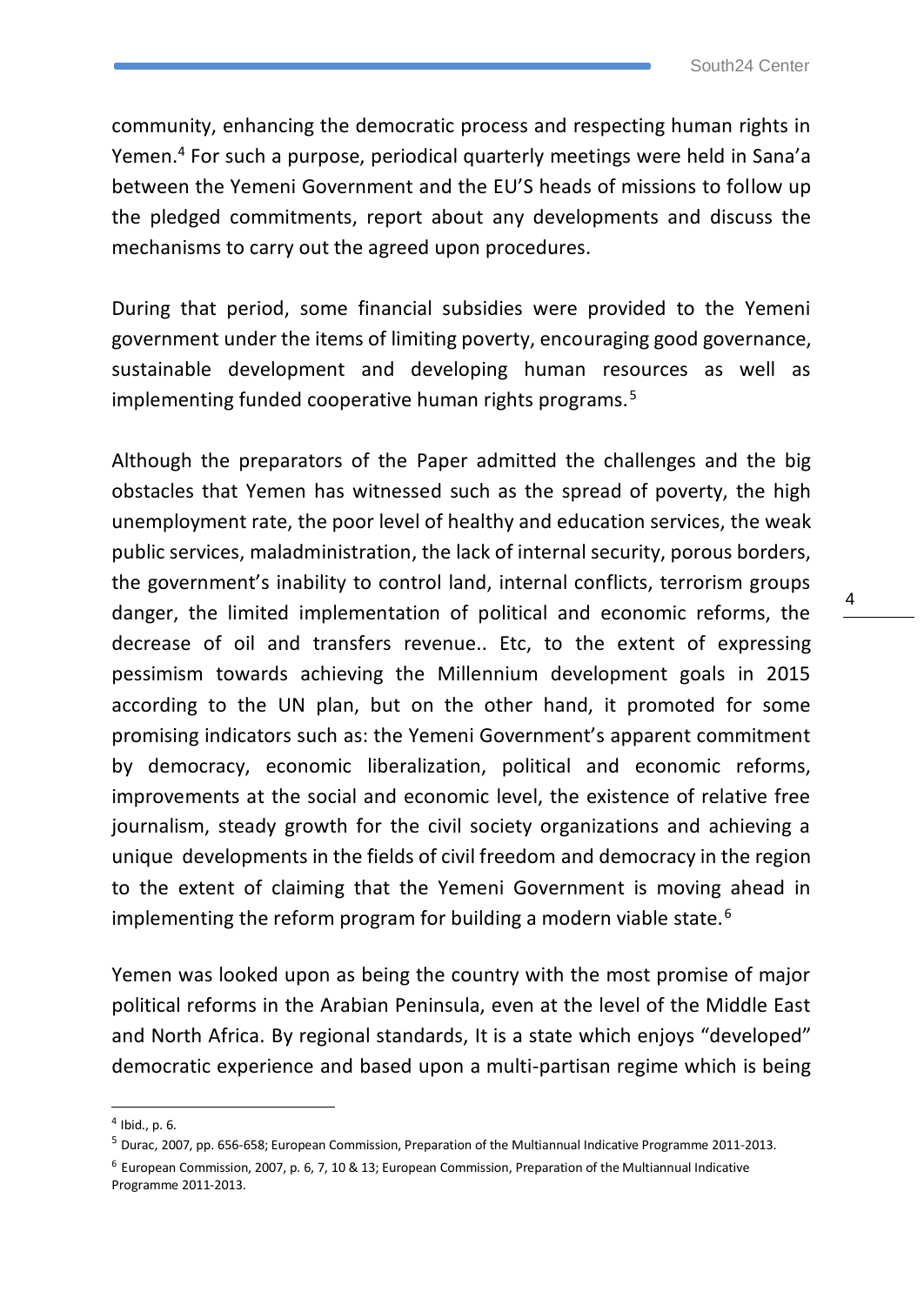directly elected by citizens. <sup>7</sup> Those perceptions that dominated the EU's decision maker matched with principles and normative values that control the EU'S relationship with the states, and adjust the cooperation policies with them such as: respect of human rights, fundamental freedoms, peace, democracy, good governance, gender equality, rule of law, solidarity, justice, active pluralism...etc.

Those initial perceptions led it to consider Yemen an acceptable pattern with which it can engage in a strategic partnership, regardless the contradictions between those perceptions and the nature of reality, the reality of the political regime and its emerging democracy, the nature of the ruling Kleptocracy elite which marginalized the real organizations that have the ability to make reforms in favor of Shadow institutions & Organisations working to consolidate its dominance over the public sphere, with both the ruling and opposition sides. Apart from the exceptional establishment period between 1990-1993, the ruling regime developed a strategy based upon emptying "the emergent democracy" from within, in a way that maintain an amount of despotism allowing it to keep authority and serve the power inheritance project while preserving the foreign aids conditional with enhancing democratic practices. <sup>8</sup>It constituted an emergent pattern of a state of duplicity between the deep tyranny infrastructure and the "democratic festivals".

While the regime allowed holding elections that it guaranteed winning them in advance, it never showed toleration towards the peaceful demonstrators belonging to the Southern Hirak whom they were shot by its bodies in broad daylight although those protests were initially launched against the backdrop of demands of equality and some rights due to blatant acts of injustice caused by the 1994 repercussions. Regarding the economic development, it was a result of emergent factors, not a reflection to any reform procedures. In the end, the most tragic paradox is that after all those years, and while the state was about entering the worst humanitarian crisis, a report by the UN Security Council Panel

 $<sup>7</sup>$  Durac, 2010, p. 648; European Commission, 2007, p. 11.</sup>

<sup>8</sup> For more on this early debate, see Burrowes, 1998; Schwedler, 2002; Youngs, 2004; Phillips, 2007; Hamzawy, 2009.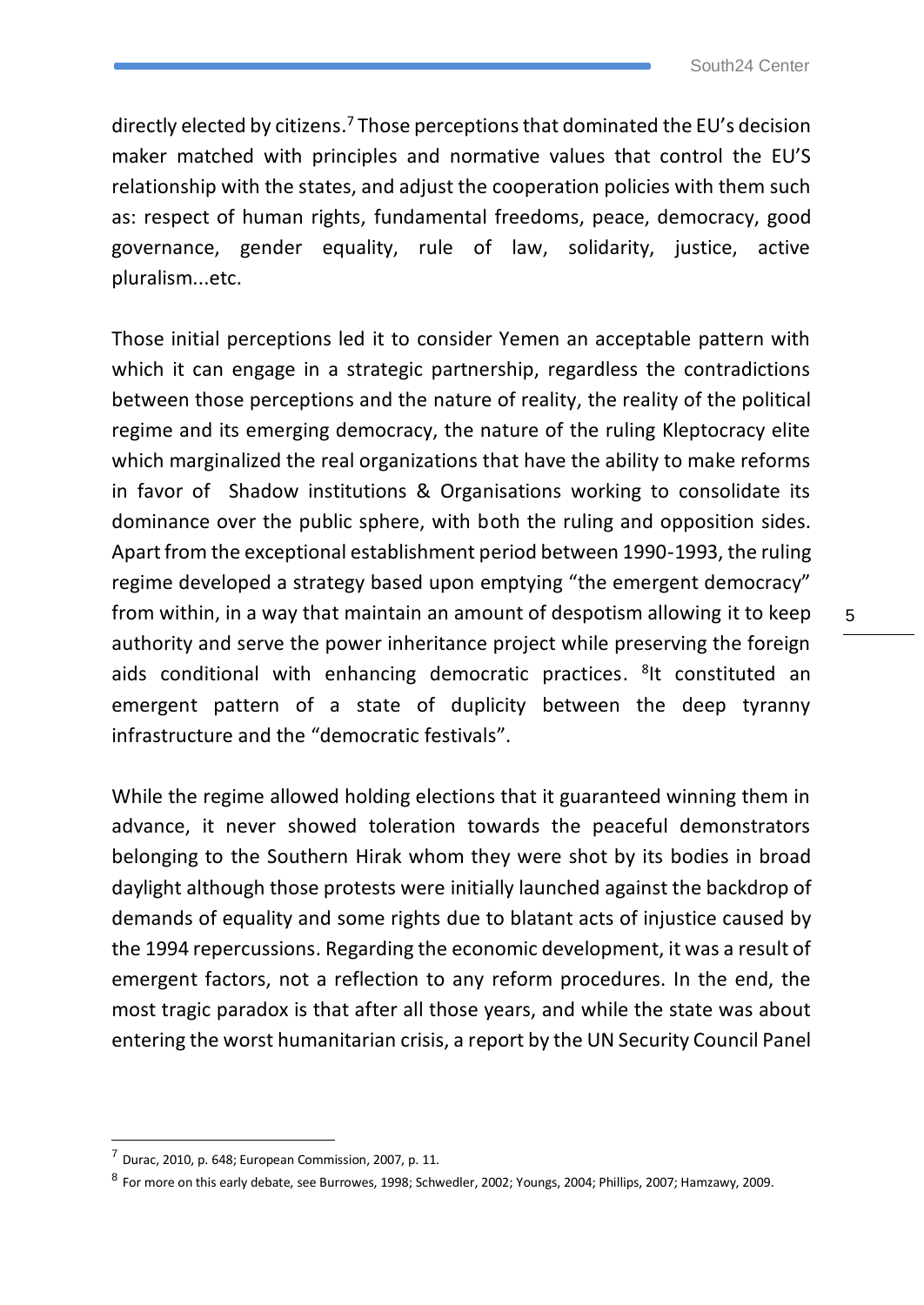of Experts, after investigations, concluded that the wealth of one of the regime's leaders may reach \$60 billion.<sup>9</sup>

While analyzing the Strategic Paper about Yemen, Durac previously noticed the lack of clarity and coherence in the EU'S policies towards Yemen, in addition to the "administration complexities" which prevent its improvement. He concluded that «Indeed, the limited level of its financial support, the reluctance to disturb the status quo, and the acknowledgment of the need for 'partnership' with an intrinsically undemocratic regime together reveal the unsurprising triumph of pragmatism over normativity». 10

The youth Uprising in 2011 produced a transitional phase which forced Saleh Regime to bow to it in the wake of trargetting, murdering and injuring its top icons. This thorny track that enjoyed wide international support was the only exception in the region. The European situation was at the same status of ambiguity, confusion and hesitance when the "Arab Spring Outbursts" swept some Arab states. As for Yemen, entering a quick transitional stage amid those circumstances increased the complexity of the situation. It was agreed to transfer power through voting on one candidate, and to form a "consensus Government" between the General People's Congress Party and the Joint Meeting Parties (JMP) in light of the Gulf Initiative. The then EU's Ambassador said in a press interview that the transitional phase is "exceptional and historic opportunity" adding that the acclamation of the only presidential nominee is "historic election" describing the EU in partnership with the International Community as "guardians of the Gulf Initiative".<sup>11</sup>

Some argue that the EU's confidence and enthusiasm towards the transitional phase as well as participating, sponsoring, supervising, supporting many projects, initiatives and field activities, along with promising Yemenis that the road became paved to move to "modern state that respects the people's democratic rights conceals beneath many signs such as: confusing ( and may be contraducing) feelings in the European organization, and a feverish competition

 $9$  UN Security Council, 20 February 2015, p. 44.

<sup>10</sup> Durac, 2007, p. 661.

<sup>11</sup> Interview with Bettina Muscheidt, 2014, November 14.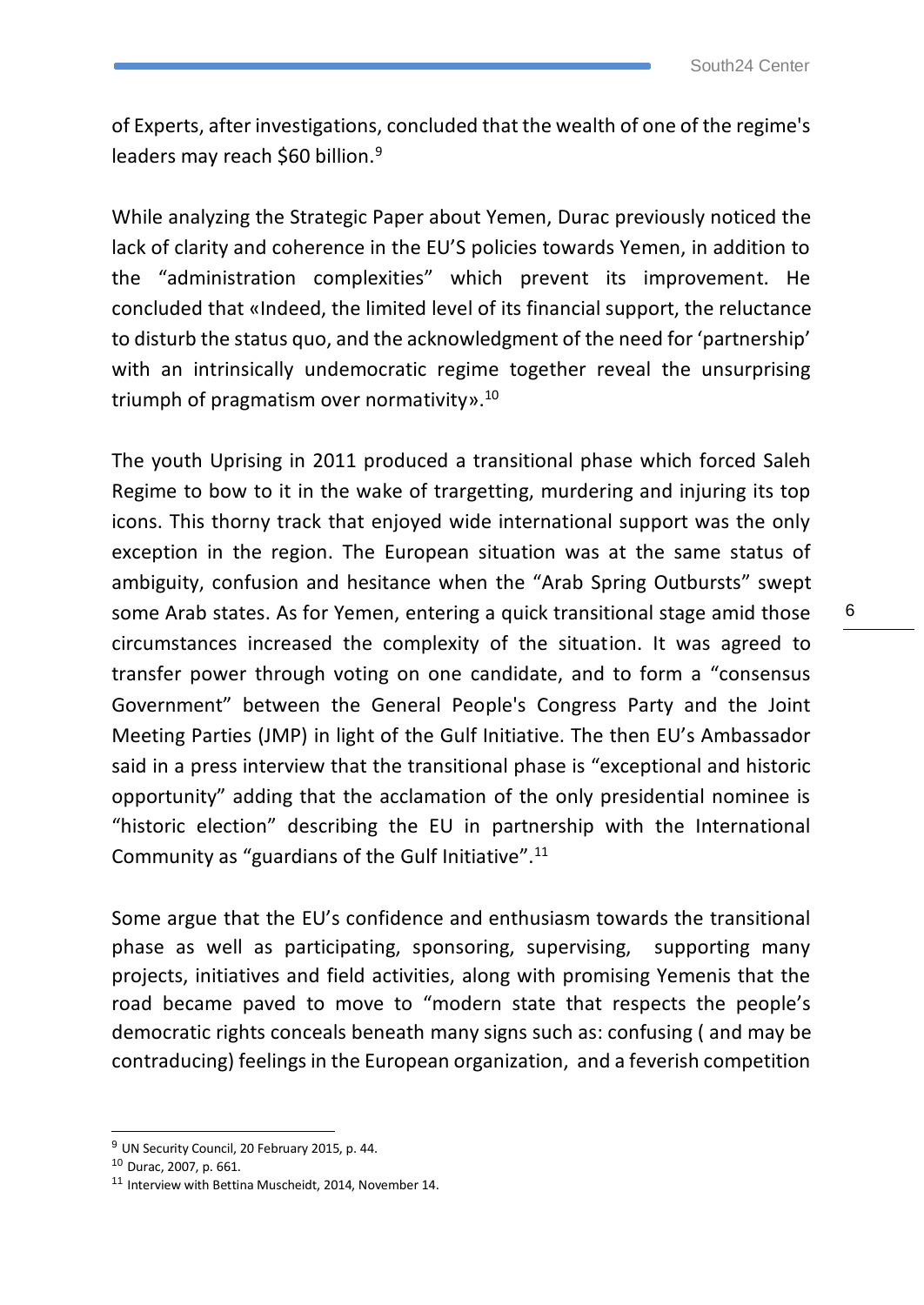between its member states that perplexed its role, and reduced its influence in favour of the first grade actors; the Gulf states, the US and the UK.<sup>12</sup>

Before coming the pages of the "awaited constitution" together, and completing their words which were like catching hot coal of the modern state, the quarrels among the dialogue\dispute parties in Sana'a reached its peak. The National Dialogue Conference didn't make a breakthrough nor it reduced the tension or opened the awaited new stage, in spite of the extraordinary international efforts to make the Yemeni pattern an exception in the region. It was clear that all "under the table maneuvers" were consumed. The snake dance, a Yemeni political term, had to completely change its rhyme and moves, leading to a situation in which the war was around the corner.

After 2015, The EU- as an organization- has had the most consistent position in its vision of the political track as the only solution to the Yemeni crisis. This was clearly reflected in its advanced decisions against the export of arms to the parties to the conflict. However, it was not able to oblige this vision and these decisions on its member states to impact their relations with the disputing parties. The EU failed to transform its vision about the solution into an executable project to block the way for regional actors and their allies on the ground from turning the war into a possible long-term investment.

In his paper about the EU's role in the Yemen crisis, in which he highlighted the post-2015 War, Bonnefoy<sup>13</sup> pointed to other reasons that obstructed the EU from playing a more active role to reduce the bleeding of this open conflict, top of which are:

- Lack of proper information and understanding because of negligence due to the alleged complexity of the situation in Yemen.
- Randomness in the EU and its member states' policies and initiatives, and the contradiction in motives and interests.
- The decision makers in the European organization don't look at Yemen as a vital interest.

#### **The EU and the Southern Issue**

It can be said that the prevailing perception of the European decision maker about the "Southern issue" has been mingled with a lot of ambiguities, and has

<sup>12</sup> Bonnefoy, 2020, p. 71.

<sup>13</sup> Ibid., 2020, p. 71 & p. 79.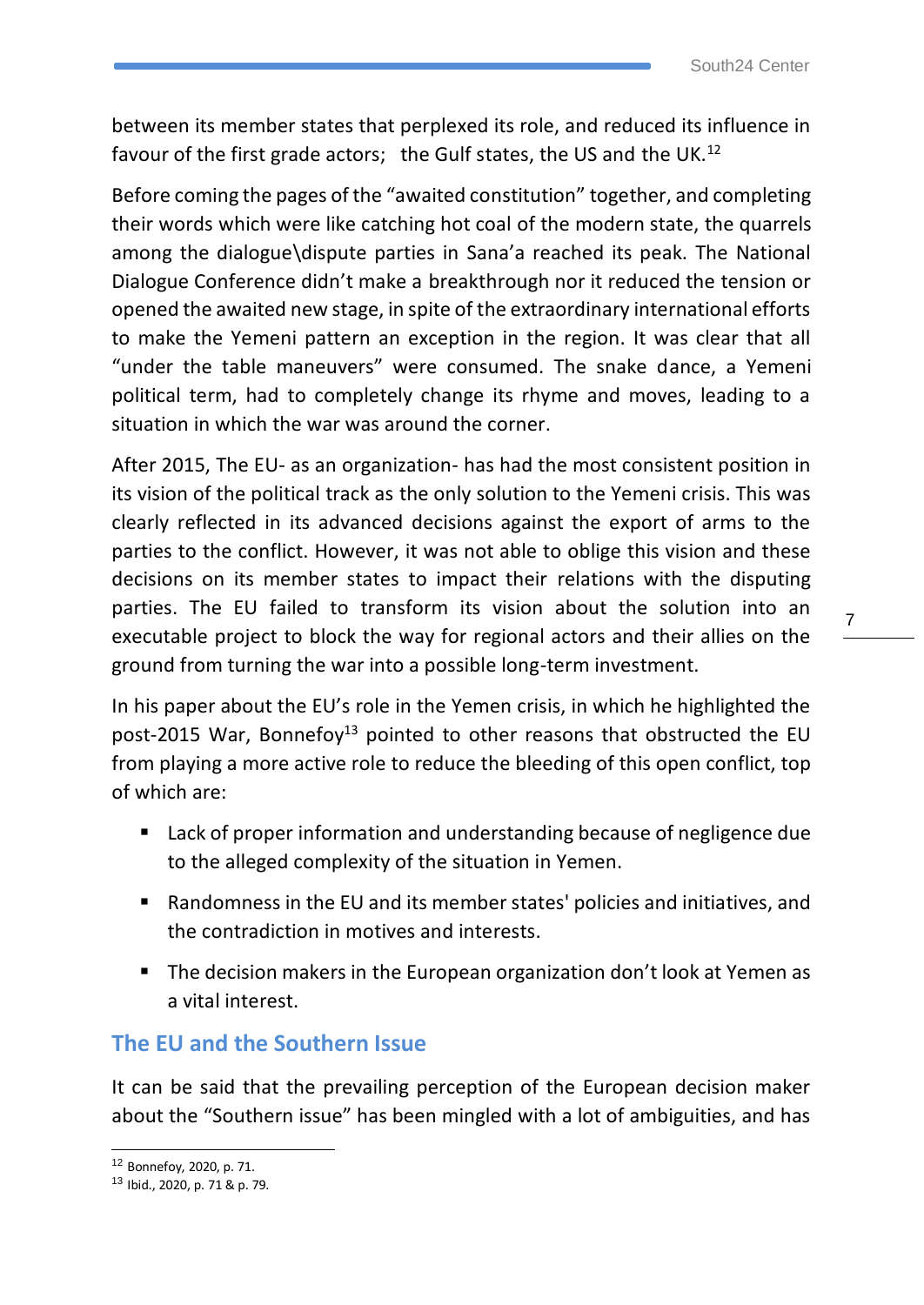passed through thorny stations and bumpy roads, being affected by the compass of different international conflicts. To make a clearer understanding of the picture, we have to go back to an early stage.

In the pre-Unity era, the relationship with the People's Democratic Republic of Yemen "PDRY", the only state that adopted a Marxist attitude, was governed by the fluctuated tracks of the cold war.<sup>14</sup>

As we mentioned earlier, the European Commission didn't support South Yemen apart from an only project in 1982. As for the Western European states which constituted the EU's hard base from its very beginning, Halliday indicated that its relationship with the Marxist states has witnessed a lot of reservations.  $15$ Although the ruling political system was issuing a foreign discourse clearly directed against Western countries, it discovered that there is a kind of contradiction in imperialism between the US and Europe, or varying degrees of imperialism, which enables the third world countries to benefit from these differences. To avoid adopting the suicide North Korean approach, and amid the paucity of the foreign aids, 50% of the volume of foreign trade exchange were related to those states,

For the Southern leaders, this was useful due to various reasons.  $^{16}$ It is worth mentioning that this perception about the shape of the relationship with the West was not steady along the line, and may be transformed to an accusation that deserved the maximum penalty. This was one of the charges brought against Ali Nasser Mohammed after ousting him from power. <sup>17</sup>France was the only exception that engaged in a good relationship with South Yemen, and the only state that received the most prominent Southern official who visited Western Europe since Independence in 1967. Moreover, France along with Sweden delivered some aid to South. In contrast, other states believed that establishing relationships with PDRY is of little interest. <sup>18</sup>There is no doubt that the attempt to export revolution to the neighbouring states, as well as embracing the terrorist "Carlos Group"<sup>19</sup> had a lot of impact towards attempts

<sup>14</sup> Katz, 1995, pp.86-87.

<sup>15</sup> Halliday,1990, p. 38.

<sup>16</sup> Ibid., p. 63.

<sup>17</sup> Ibid., p. 49.

<sup>&</sup>lt;sup>18</sup> The Minister of Foreign Affairs of the South, Paris in 1976, met with French President Giscard d'Estaing, and they agreed to maintain security, stability and peace (Halliday,1990, p. 75)

<sup>19</sup> Clark, 2010, pp. 120-121.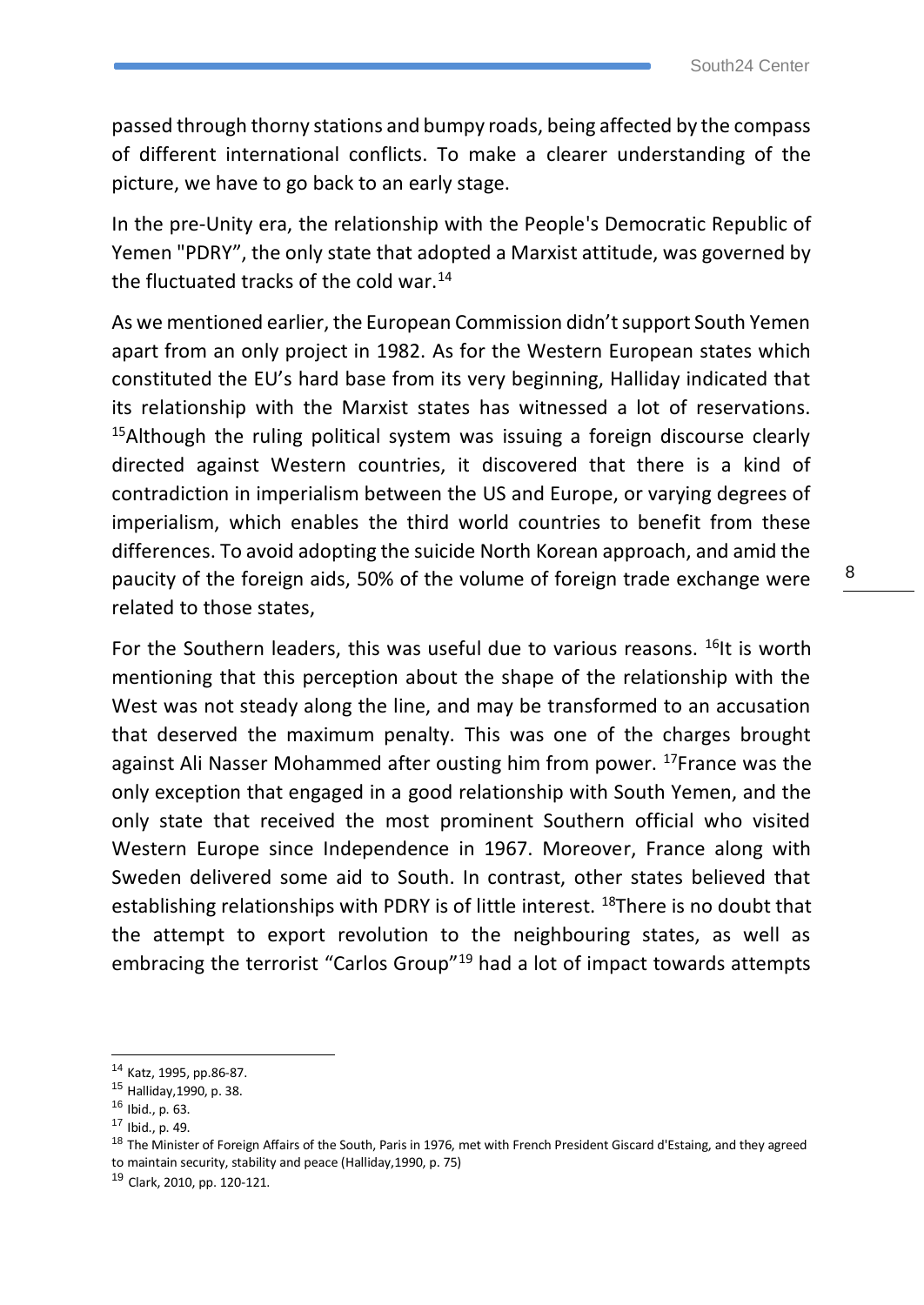to open communication windows with the Western states and the establishment of natural diplomatic relationships.<sup>20</sup>

When the Yemeni Unity kicked off in 1990, the current form of the EU wasn't yet established. The writer of this paper has not found any reference that indicates the position of the European Community (a European joint framework prior to the EU) towards the Yemeni Unity. However, according to Katz,  $^{21}$ the Western European states' position was in tandem with the American one in backing the Unity between the Northern and Southern states. Later, they expressed their strong enthusiasm and support of the political regime and the new tendencies announced by the fledgling country: A pluralistic parliamentary system in which the House of Representatives is directly elected, a constitution that guarantees the right to vote and run for office for all adult citizens, legal equality for all citizens, the independence of the judiciary, the right to freedom of expression, knowledge and access to information, and other great promises that made it a unique model in the history of The entire Arabian Peninsula.  $22$ Between 1990-93, the political life- in spite of assassinations, liquidations, and the fierce competition among the political and ideological  $^{23}$ agenda- has witnessed a boom and qualitative activities, as the number of community organizations and feminist movements remarkably increased as well as their influence. Moreover, the media outlets increased and witnessed its brightest days in expressing all different points of view and criticisms against the ruling elite with full freedom.<sup>24</sup> In spite of some violations that accompanied this, the 1993 Elections came as a bright coronation for this interesting and simultaneously rough marathon. The Economist described it as "the most democratic elections in the Arab World". 25

Regardless to the real reasons behind painting this bright picture of such a snap pluralistic democratic celebration which was looked upon as a "strategic option" to prevent each party's hegemony against the other, according to Julian Schwedler and Sarah Phillips by using the same old elites and structures of the two pre-Unity regimes. <sup>26</sup>Unfortunately, this democratic celebration didn't last

<sup>&</sup>lt;sup>20</sup> Although in this period, North Yemen was one of the most important epicenters for moving Mujahideen to Afghanistan, but the terminology and descriptions were completely different in that period due to the calculations of the Cold War. <sup>21</sup> Katz, 1995, pp. 86 – 87.

<sup>22</sup> Phillips, 2007, p. 5.

<sup>&</sup>lt;sup>23</sup> In his articles about "the Post-War Quarrels, Hudson revealed the other side of the picture, or what was happening in the backstage of politics. (Hudson, 1995)

 $24$  For an in-depth analysis of the background on this period, see Carapico, 1998, pp. 140 - 169.

<sup>25</sup> Katz, 1995, P. 87.

<sup>26</sup> Schwedler, 2002, p. 48; Phillips, 2007, p. 4, Carapico, 1998, p. 140-145.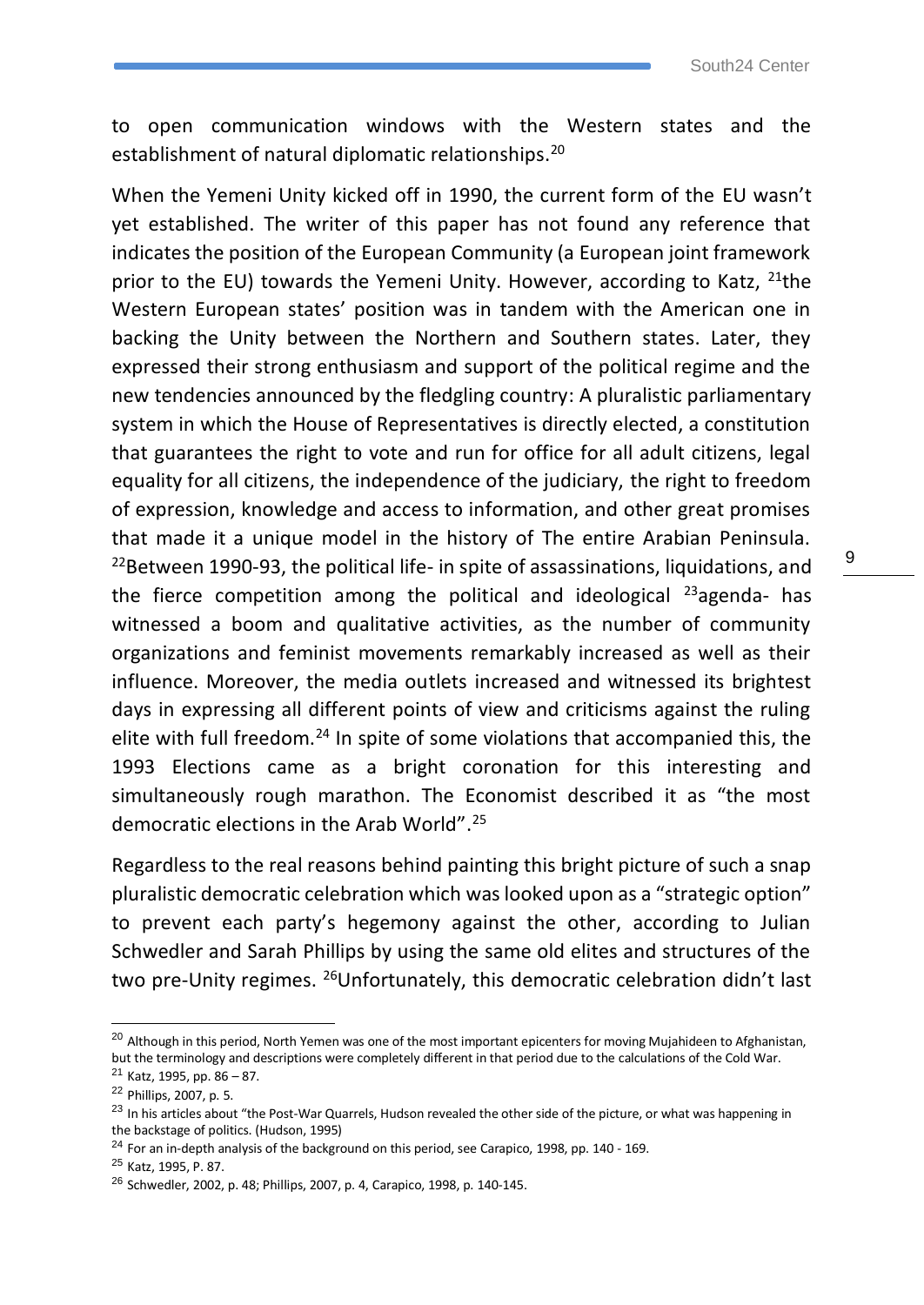for a long time, as the 1994 War was looming amid regional and international complicated and confusing circumstances.

The positions of these European policies towards this war had a lot of similarity with the American attitude including backing the efforts to stop war through the initiative adopted by the Gulf States. However, those positions were fully against separation, so they refused to provide any support to South Yemen during that period, and turned a blind eye towards cease-fire violations by the Northern forces. The irony here is that this position towards the disputing parties intersected with the Iraqi one although fighting against each other during the second Gulf crisis just four years earlier.<sup>27</sup>

After the end of the 1994 War, there was a dubious silence towards what happened in Yemen and towards all humanitarian violations and the destruction of the fundamental needs for the majority of the Southern people. Moreover, no one talked about the international decisions issued during the war. $^{28}$ 

#### **The democracy and the war: Incomplete explanations**

The analysis and the revision of many studies and papers written about this stage are useful to understand the reasons that led to belittling what happened in South, and that's definitely besides the main reason: the reluctance of backing any " separatist movement" even if it was much bigger than those other movements across the world.

The Yemeni Unity occurred during the period in which the US became the world's only "policeman". As Yemen was one of the hot confrontation plazas between the two camps, there was no ruling out that the perceptions about South Yemen were fed on the deposits of the Cold War. To make liberalism prevail in the world, the Communist pockets had to be eliminated. On the other hand, early attempts had emerged to adjust the Yemeni pattern to the American model, considering the latter as the most perfect, final and dominating political regime which must be the source of inspiration for "the Last Man" according to some famous theses about the post Cold War stage.<sup>29</sup> Therefore, the Congress Party was portrayed as being an initial form of the American Democratic Party, while the Islah Party was considered an initial form of the American Republic

<sup>&</sup>lt;sup>27</sup> For discussion of that see Katz, 1995.

<sup>28</sup> Security Council, 1994.

<sup>29</sup> Fukuyama, 2002.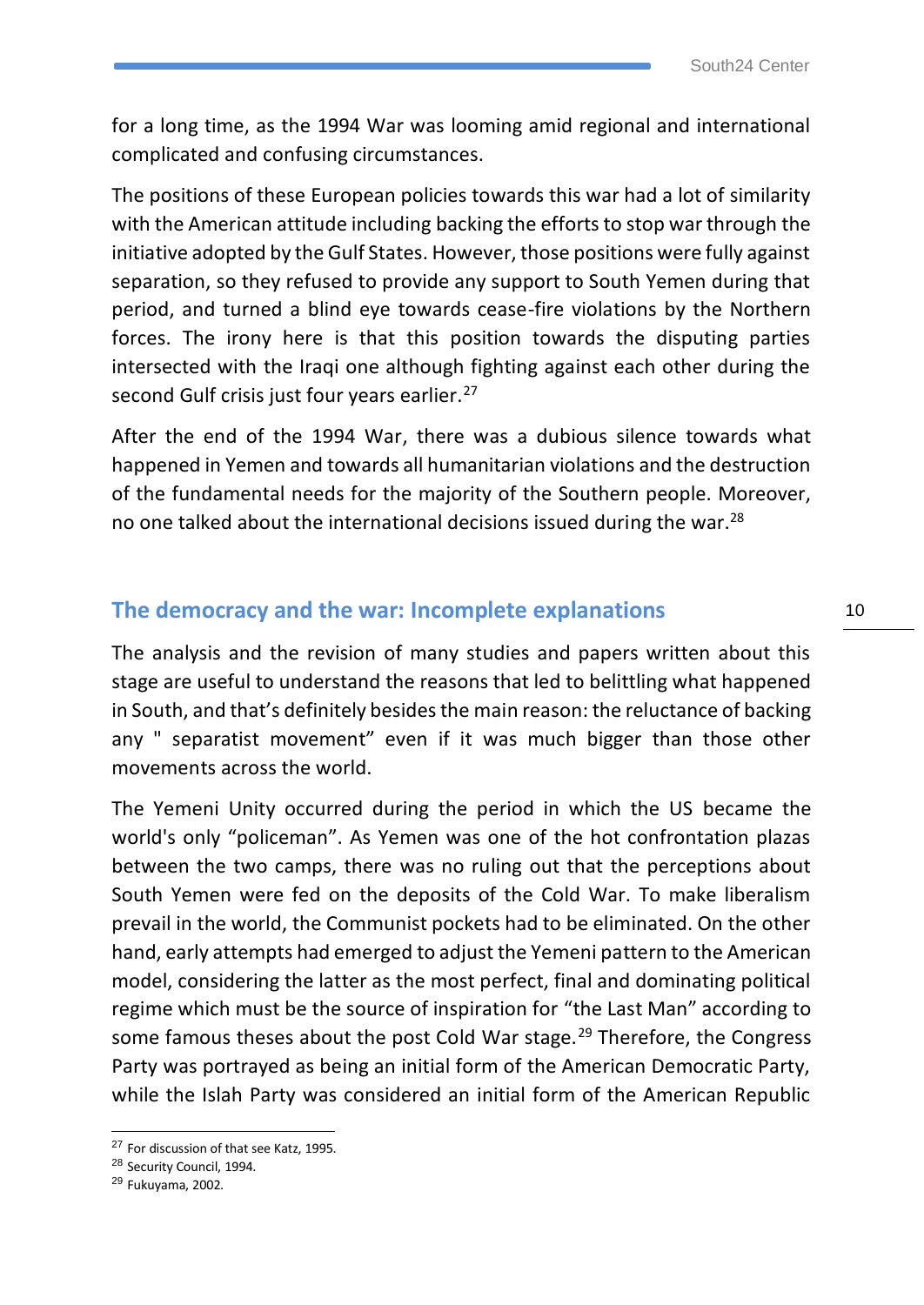Party. The separation attempt was being put in similarity with what happened in US history.<sup>30</sup> We found ourselves in front of predictions claiming that Yemen will clone the same US path!

When reviewing many of the writings and papers that dealt with that period, we will find that the focus is often on the defeat of the Socialist Party in the 1993 elections, and its loss of part of its share of power, as if it was the only or main reason that ignited the 1994 war, the so called "War of Secession". When reading them in light of what is presented about the experience of the two regimes before the Unity and their foreign relationship, they portrayed a dictatorial socialist regime which was an active member in the socialist system against a traditional, but semi-liberal regime that was supported and adopted by the Western camp, conclusions could be extracted about the driving motives for all what happened even if not declared in public, by claiming that the Southern part can't afford the consequences of democratic practice! Consequently, there has been no mention to the other causes of the War, or at best there were references to them as being marginal reasons, mainly the assassination of a large number of the Socialist Party cadres in the capital city of Sana'a. Moreover, they ignore all factors that led to adopting the democratic option in circumstances that were not qualified for that. If this justification was taken into account, it would probably contribute in correcting and deepening the understanding about the Yemeni case which always looks incomprehensible, and accordingly rationalizing the efforts to support the democratic process as well as installing permanent pilings for overall stability.

What can be agreed upon here is that the Unity operation happened in a hurry without enough preparations at the political, economic and legal levels. The emerging and divided state institutions were not able to manage the multiplicity of powers, in addition to the lack of any previous experience of democratic practice in both systems. Some indicated, as mentioned earlier, that the democratic option was a short-term choice through which each party aimed to alienate the other. It is probably one of the most reasonable causes to reveal the secret behind the "boiled" overnight democracy. However, there is usually an intentional ignorance of the fact that the political elite in South proposed a promising reformatory political and economic program after the "86 Catastrophe". It preceded the big transformations at the international level, top of which was reforming the political regime by shifting it from the one ruling

<sup>30</sup> See Carapico, 1998, pp. 140 – 145; Katz, 1995.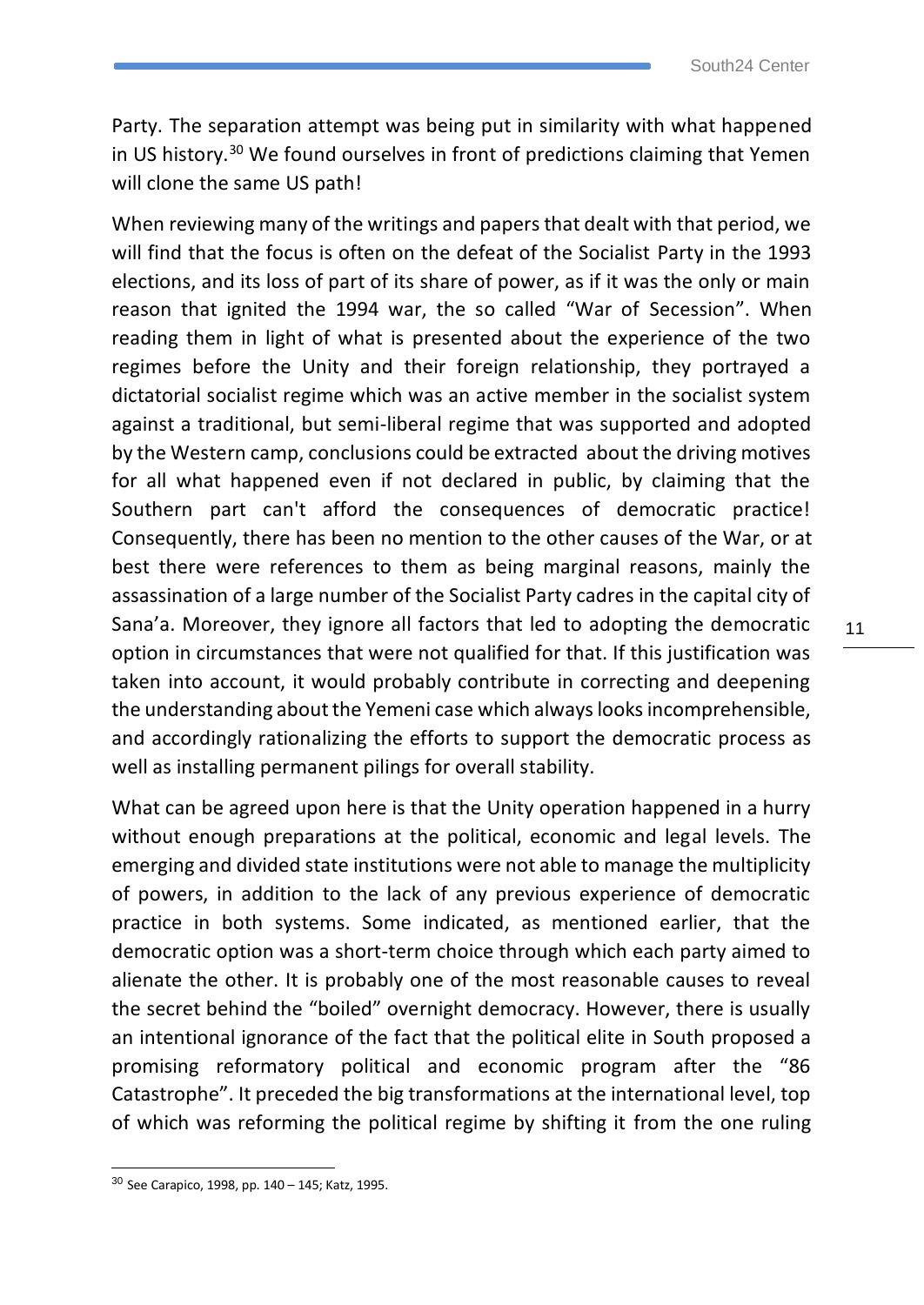party system to a pluralistic one based upon the democracy, in addition to other political and economic reforms and reconsidering the foreign relationships in a way that leapfrogs the bipolarity that prevailed in the past. It is true that the idea did not pass easily during the discussion, as it faced a lot of opposition, criticism and accusations from various partisan and military circles in South, but the rapid international changes and difficult local conditions eventually prompted the adoption of these new reform trends officially. Later, they were issued in a manual under the title "Critical-Analytical document for the Revolution Experience in South Yemen (1986-1978)". <sup>31</sup> Along with these reasons, the emergence of moderate partisan leaders who had deep understanding to all reasons that led to the outbreak of big problems and repeated tragic incidents in the experience of both modern Northern and Southern states, in addition to drastic perceptions for the solutions. The most prominent among those figures are Jarallah Omar, Haider Abu Bakr Al-Attas, Yassin Saeed Noman... etc.<sup>32</sup>

After the occurrence of the Yemeni Unity, the Socialist Party was prior in proposing adopting a free liberal civil constitution which focused on equality and justice. On the other hand, Ali Abdullah Saleh sought to obstruct the Unity deal and dodge the adopted constitution through making an agreement with Sheikh Abdullah bin Hussein Al-Ahmar. This idea led to the emergence of the Islah Party, according to Al-Ahmar himself in his memoir. <sup>33</sup>The party entered the political life as a ferocious opponent of the constitution and with a very extremist islamist discourse.

When the political crisis between the two Unity partners began to emerge, Al-Attas, the then PM, proposed a program to reform flaws in the ruling authority infrastructure. When the crisis exacerbated and Arab states mediated, the Document of Accord and Agreement was signed in 1993 in the Jordanian capital Oman. Its prominent clauses Included administrative decentralization, political reforms related with regulating powers of the executive authority, moving camps away from the cities, reorganizing and merging them. In Hudson's article, in which he presented the views of all disputing parties, the complaints of the Southern leaders were based on real issues, top of which were putting an end to the immutable killing of the Southern elites in Sana'a, while the Northern

<sup>&</sup>lt;sup>31</sup> The Analytical Critical Document of the Experience of the Revolution in Democratic Yemen (1976-1986) without a date of issuance, and according to Jarallah Omar, the date of its issuance was in 1989.

<sup>32</sup> See also Omar, 2008; Halliday, 1990, pp. 44-53; El-Gohary, 1992, pp. 352 – 353.

<sup>33</sup> Al-Ahmar, 2008, pp. 255 – 257.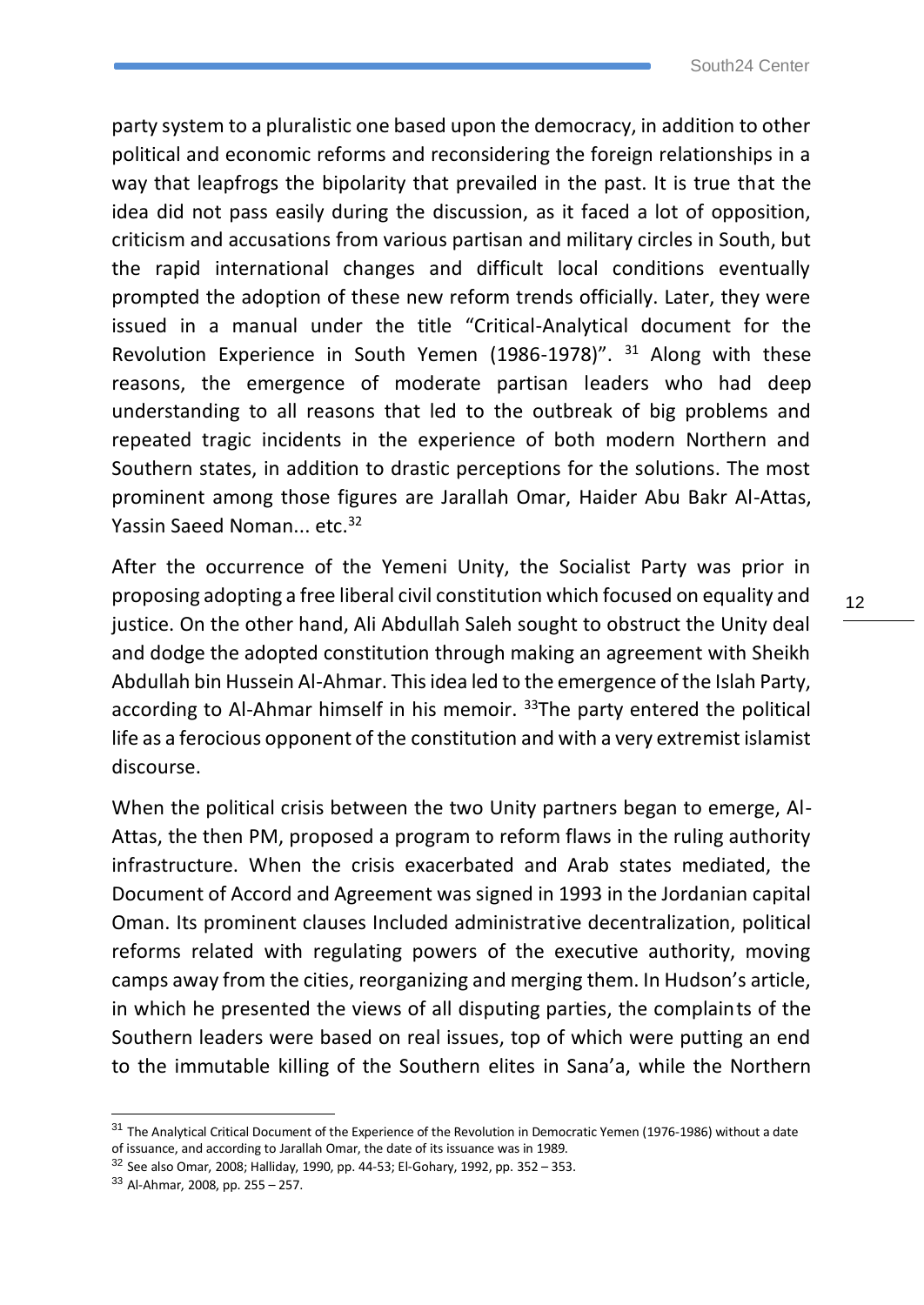leaders' point of view were based on claims, doubtfulness and aggravated conspiratory Obsession. <sup>34</sup>In this regard, it seems that Saleh's position on the Gulf War made him expect a retaliatory reaction against him at any moment. Hudson also noted that the three threats that disturbed Saleh's regime at that time included the Socialist Party, political reforms and the economic file. The Socialist Party's institution constituted the biggest threat for him due to its power and sovereignty.<sup>35</sup> Ironically, the points included in the Document of Pledge and Accord, which Saleh regime dubbed as "conspiracy" against the Unity, will be reproduced during the National Dialogue Conference, 20 years after wars, missteps and dancing on the heads of crises' snakes. At that time, South and its organized and disciplined organization constituted a balanced factor and a strong lever to make positive change and pass political and economic reforms. If it continues, this probably could prevent or relieve this tragic destiny, as the country fell into an endless hole. Earlier, Bernard Rougier noted how the regime in North manipulated the political propaganda which transformed the Yemeni Unity into a myth or sacred thing, delegitimizing any attempt for a national building that takes into account the local differences.<sup>36</sup>

After the end of the War, everything has been wrapped without turning around. They eliminated one of the remaining disturbing Communist pockets, so the world became more prepared to adapt to the new World Order and the final values that guarantee sustainable stability. Suddenly without introduction, the Southerners will suffer from harsh economic, political and psychological situations after dismissing them from their jobs, losing all chances for a better career future, losing everything, even their good picture into the minds of their sons due to their inability to provide their simplest needs. This is related to many consequences on more than one generation and at all levels. Regarding the general situation in Yemen, the country transformed in a few years to one of the most dangerous epicenters that threatens the World security order.

#### **The harvest of the latest years**

A peaceful movement "Hirak" emerged in the south that demanded the removal of all grievances against hundreds of thousands of Southern employees in 2007. It was an extension of a long series of small and intermittent needs. The

 $34$  Hudson, 1995, pp. 19 – 32.

<sup>35</sup> Ibid., pp. 19 – 32.

<sup>36</sup> Rougier, 2008, p. 124.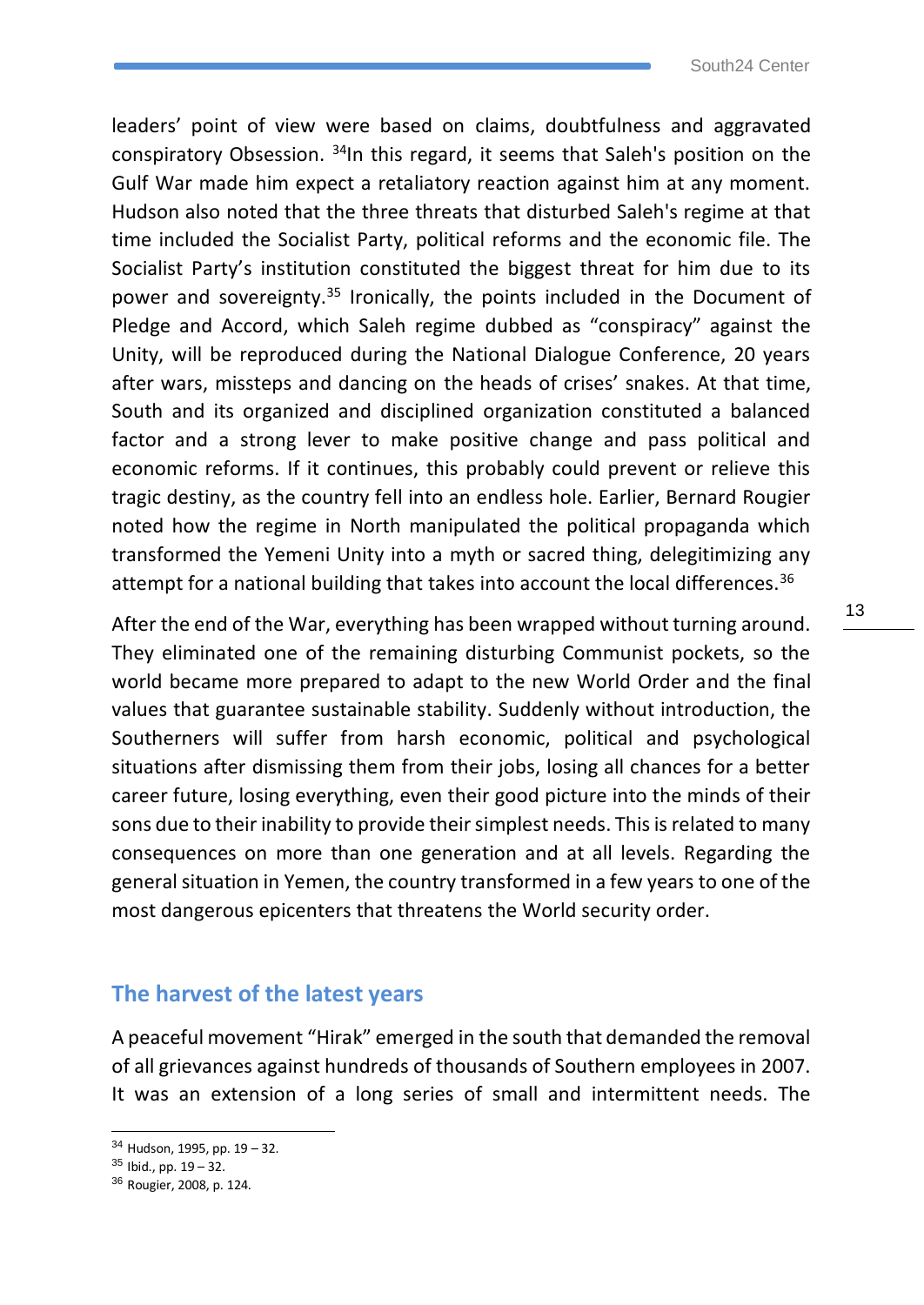security's use of excessive violence and arbitrary arrests against peaceful demonstrators led to the transformation of the movement from a demand into a broad popular movement calling for secession.<sup>37</sup> Meanwhile, hard and hopeless negotiations were underway with Sana'a to persuade it of political and economic reforms. The southern movement will not be seen as a peaceful civil model that can put great pressure on the authority to stop its absurdity and prevent it from dragging the country into the abyss, in a country riddled with weapons, violence and wars. But the focus will be put on three security problems that threaten to thwart the Yemeni state, along with the Houthi insurgency in North and the terrorist organizations. During all years of retaliation against the peaceful Hirak activists, there has been only denunciation of the humanitarian violations without any serious proposals to solve the problem. The differences also have been about if the issue needs security or a political solution! The door was left open in front of the Saleh regime to deal with them. All calls just demanded him to stop killing the peaceful demonstrators at the hands of his security apparatus.

Through the armed insurgency, and by foreign mediations, the Houthis gained political gains all the time, and the doors were open in front of them. On the other hand, the gains of the Southern governorates by the peaceful struggle were very few to the extent that people were about to reach a conclusion that the peaceful strife in Yemen is futile and hopeless.

Meanwhile, the EU engaged in hard marathons to save the face of the "Strategic Paper"<sup>38</sup> agenda related to good governance, strengthening the democratic process and carrying out political and economic reforms. The situation continued in this state of hesitance, push and pull, misunderstanding and miscalculation until 2011 when the country entered a completely different track.

After the outbreak of the youth Uprising, and the GCC's involvement in the crisis line, it was an agreement on a transitional period in which the authority moved to "a new president" for two years, and launched a "Dialogue Conference" draft of a new constitution. Abd Rabbuh Mansour Hadi, the then Vice President, was selected to rule Yemen. Hadi, the Southerner, was selected as a VICE President after the end of the 1994 War to add a nominal representation of South. Throughout the seventeen years, he remained without minimum power, and didn't carry out any tasks. He used to sleep until after noon, and then get up to

<sup>&</sup>lt;sup>37</sup> For more, see Human Rights Watch, 2009.

<sup>38</sup> European Commission, 2007.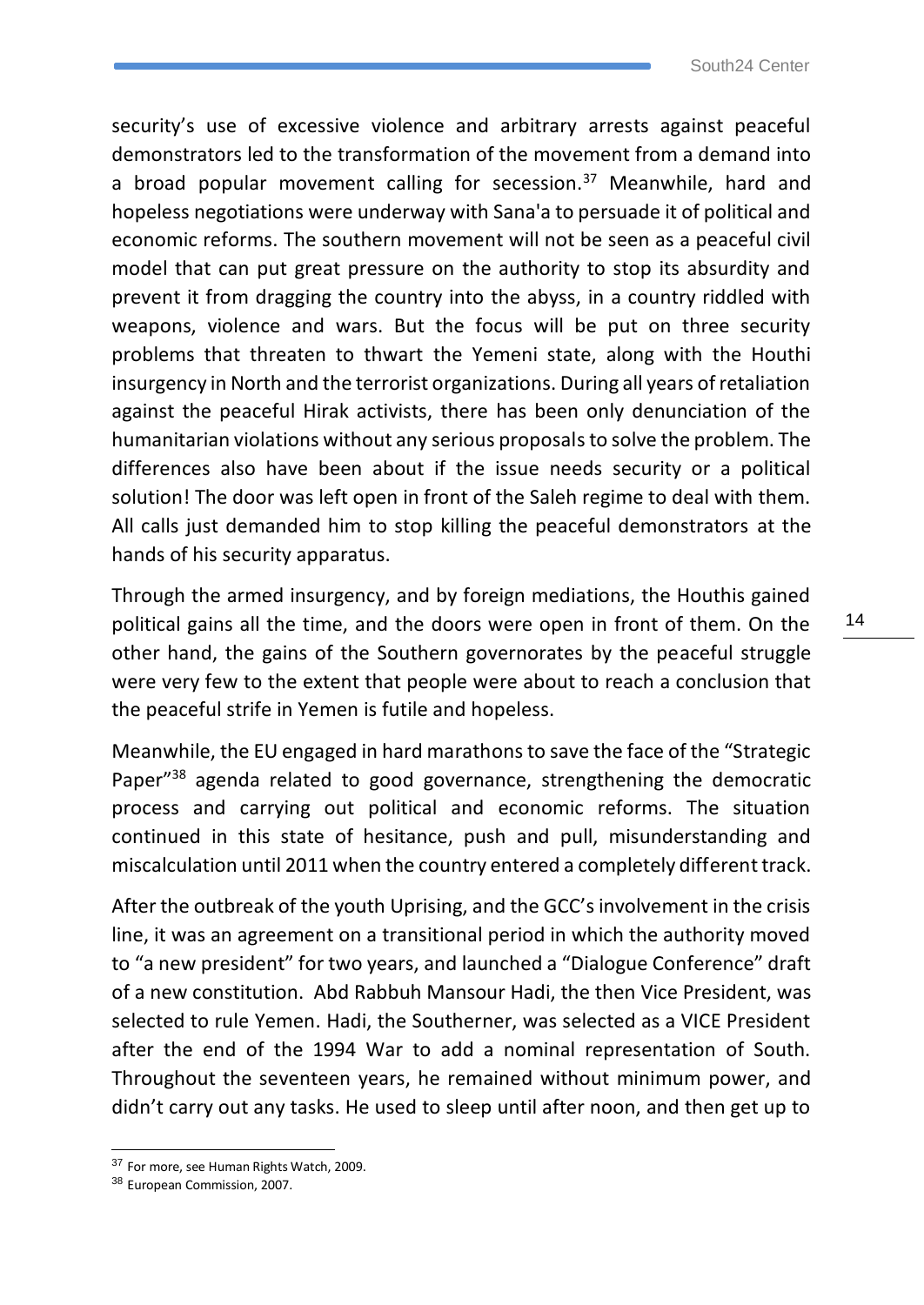receive his guests. They keep chewing Khat together till late at night. A lot of things were said about the reasons for Saleh's selection of him. Hadi was appointed through elections without any rivalry. He could win this election as soon as having just one vote after the end of the voting operation, according to BBC's correspondent.<sup>39</sup> The majority of the Southern Hirak groups rejected the elections to the extent it tried to prevent it. Accordingly, nine people were shot to death by the security forces.<sup>40</sup> The points of view of Hirak's factions for boycotting the Presidential Election was not based on rejecting transferring power from Salah, as they completely supported those demands, but their objection related to the phony way of change, and pushing a Southerner to be an interim President, for only two year although he didn't make any role or carried out any tasks for a long time, They feared of using this to manipulate the Southerners' demands<sup>41</sup> Some looked to the elections as a referendum on the Unity amid demands by many Southerners to make a UN-sponsored referendum about it.

Hadi was completely an unexpected candidate in comparison with prominent and influential figures (Southern and Northern) who have good reputation, and there were talks about their best chances to win the most important position in the country amid the most difficult and complicated circumstances during the last 50 years. It can be said without exaggeration that no one expected that Hadi became President of Yemen, even Hadi himself. Hadi was involved in the tragic 1986 events, and later led the attacks against South in the 1994 War. Of course, he was not the one meant by the Head of the European Commission's delegation to Yemen during the press interview when she described the transitional period as being historical and exceptional. She criticized those "people from the past" who obstructed the transition, and sour the future mood.<sup>42</sup> In the Yemeni political dictionary, this is used only to refer to the exiled Southern leaders.

Most Hirak factions rejected the National Dialogue Conference held in Sana'a between 2012-2014. Although their peaceful objection through civil protests didn't impact the conference, they were subjected to strong criticism from foreign ambassadors and international sponsors who worked without all the time for the success of the transitional period and wrapping Saleh's page as well as avoiding a devastating civil war. $43$  On Feb. 21 st 2013, on the occasion of

<sup>39</sup> DW, 2012, February 23; IFES, 2012.

<sup>40</sup> Reuters, February 22, 2012.

<sup>41</sup> DW, 2012, February 21.

<sup>42</sup> Interview with Bettina Muscheidt, 2014, November 14.

<sup>43</sup> International Crisis Group, 2012, July 3.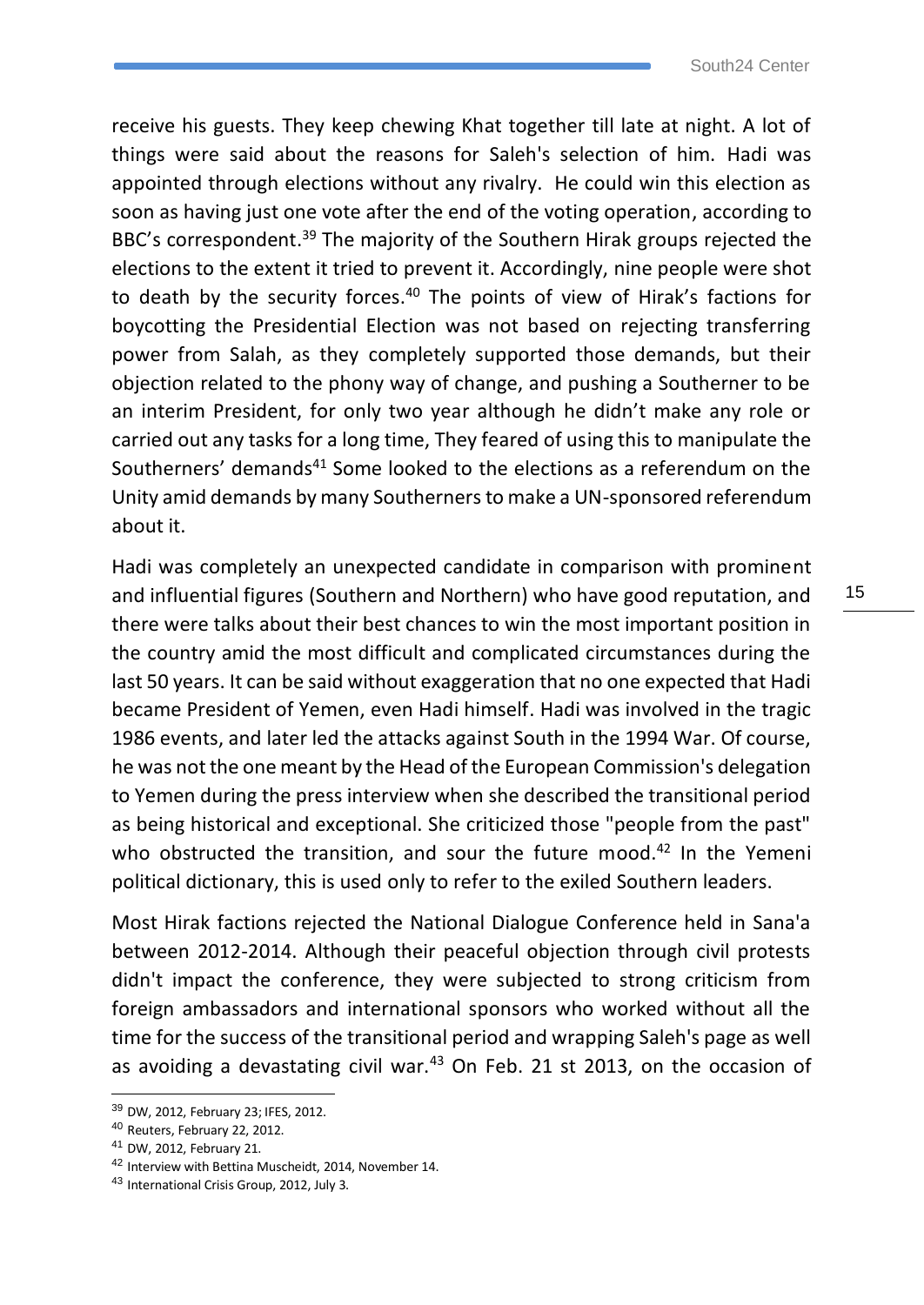passing one year on Hadi's presidency, the security forces in the city of Aden killed and injured tens of the Southern Hirak'z demonstrators who wanted to express their rejection of the Hadi's election. The Amnesty International Organization commented on those incidents saying: «In utter disregard for international standards, the Yemeni authorities have attempted to quash peaceful protests with shocking use of lethal force». <sup>44</sup> Those horrifying violations were carried out during the preparation period for the Dialogue Conference, days before its kick off, and amid the international promises of moving to the equality citizenship state and the extraordinary future!

The conference allocated a teamwork for the Southern issue, with the participation of representatives of all political forces in Yemen, and was headed by Mohammed Ali Ahmed, the prominent Hirak leader and one of the Southern state's leaders. At the end of the conference, Written conclusions were reached on the roots and causes of the Southern issue, and they were largely good, but the dispute occurred when solutions were presented, such as how many regions will the proposed Federal State consist of. President Hadi was commissioned to resolve this issue which was probably the most serious one in the Conference. However, the solution proposed by Hadi, and the circumstances about how he was commissioned, got angry the most representatives of Southern Hirak in NDC. They had to withdraw, accusing the Conference's chiefs of not abiding by the recommendations on the agreed solutions regarding the southern issue, as well as the failure to implement any of the confidence-building measures that were agreed upon before the beginning of the conference.<sup>45</sup>

Saleh's Party and the Houthis who call themselves as (Ansar Allah) had active participation in the National Dialogue Conference from A to Z. After the end of the conference and the political argument about the form of the Federal state, Saleh and the Houthis exploited the big confusion and lack of trust which prevailed at that period, in addition to fatal mistakes by the Presidency and the Consensus Government to militarily bring down the capital and control it, and later to move their forces towards South, for a new stage which has one title represented in war and horrible humanitarian suffering.

On March 26th 2015, Operation Asifat Al- Hazm began under claims of moving back the internationally-recognized Government to Sana'a. In such confusing circumstances, full of missteps and bitter experiences, a lot of Southerners, after

<sup>44</sup> Amnesty International, 20 February 2013 & 21 February 2013; UNHCR, 27 February 2014.

<sup>45</sup> International Crisis Group, 2013, Sanaa/Brussels, September 25.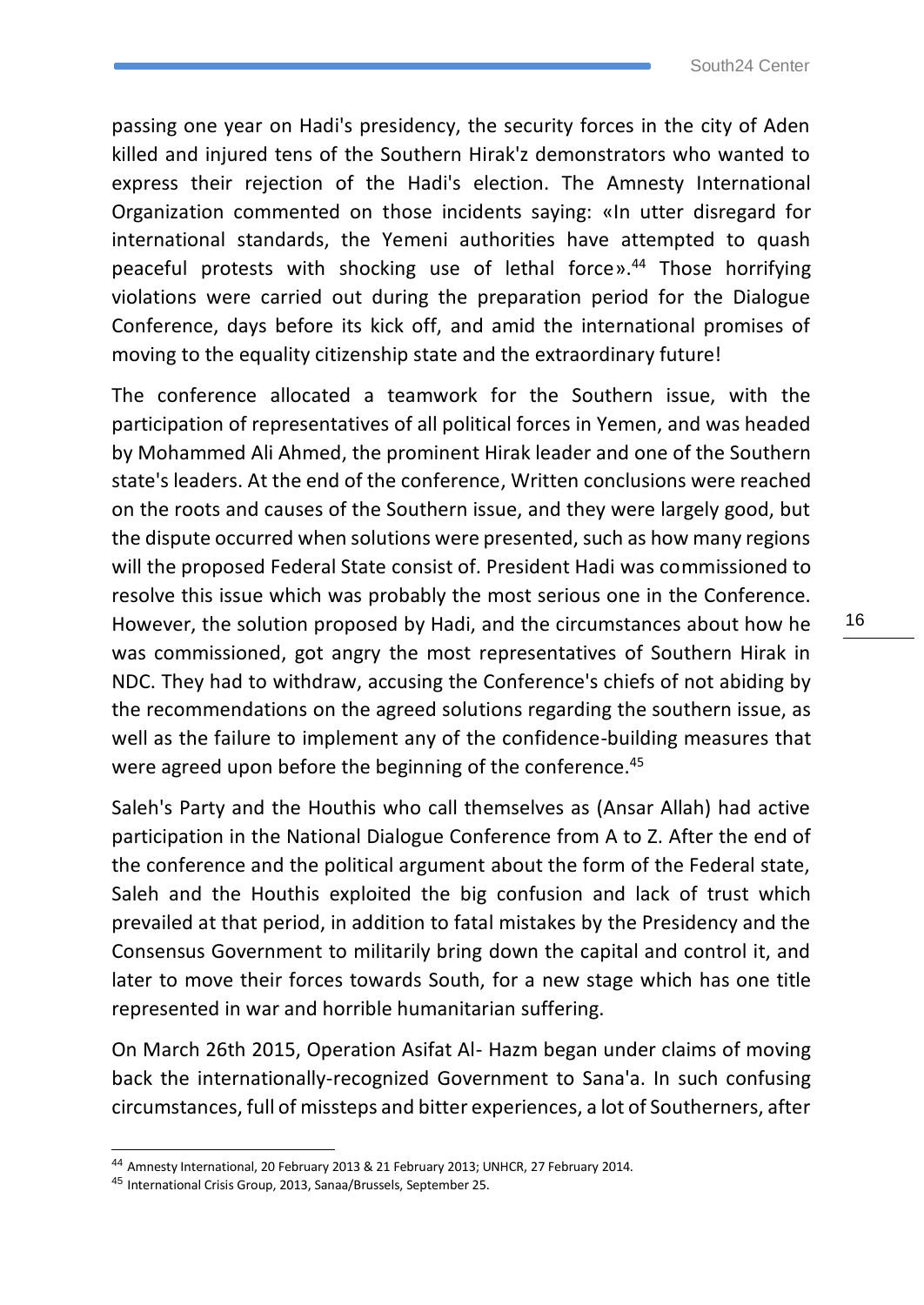the advance made by Saleh and Houthi forces towards their areas, felt that they would be subjected to what they called " a new occupation" which they can't resist, and it would alienate them as well as depriving them of accessing any opportunities. They also felt that they will face very hard living conditions, especially that the experiences and memories of the 1994 War are still fresh. Therefore, they found the involvement of the Arab coalition" into the war in Yemen an opportunity to "liberate" their regions, and to take steps towards independence. Most of the new generation of Southerners were suffering from a lack of education and rehabilitation, in addition to their marginalization and not listening to their voices during the previous stages, which made them fall into a lot of miscalculations.

#### **Possible opportunities and recommendations**

In Yemen, amid the systematic and continuing destruction that has extended to everything, top of which is the human cadre itself, searching for opportunities or even their shadows to constitute a base to build upon in the way to return stability and make peace factors became very hard. However, those intellectual and realistic challenges should not prevent us from exerting more effort and thinking by re- discussing all presented thoughts and perceptions and trying to extract an opportunity or hope among their rubbles!

As for South Yemen and its future, the most important points which can be rediscussed, and could benefit the international organizations interested in the Yemeni file, mainly the EU of course are summarized as follows:

- The political projects are not sacred but they alway have to be subjected to discussions, negotiation, and reconsideration. Accordingly, to force a certain reality to walk in a futile road in which results are known in advance means contributing in dragging it towards more problems and devastation, and hinders any better opportunity. Thus, the efforts seeking to find out sustainable solutions should not fall into duplicity due to the political stereotyping and preconceptions, such as those patterns based upon attitudes towards the Unity and separation in the Yemen case for instance.
- Writings, political papers, and recommendations usually have focused on divisions that hit the Southern movement, and the lack of a unified and coherent entity which can represent it in any negotiation, as well as the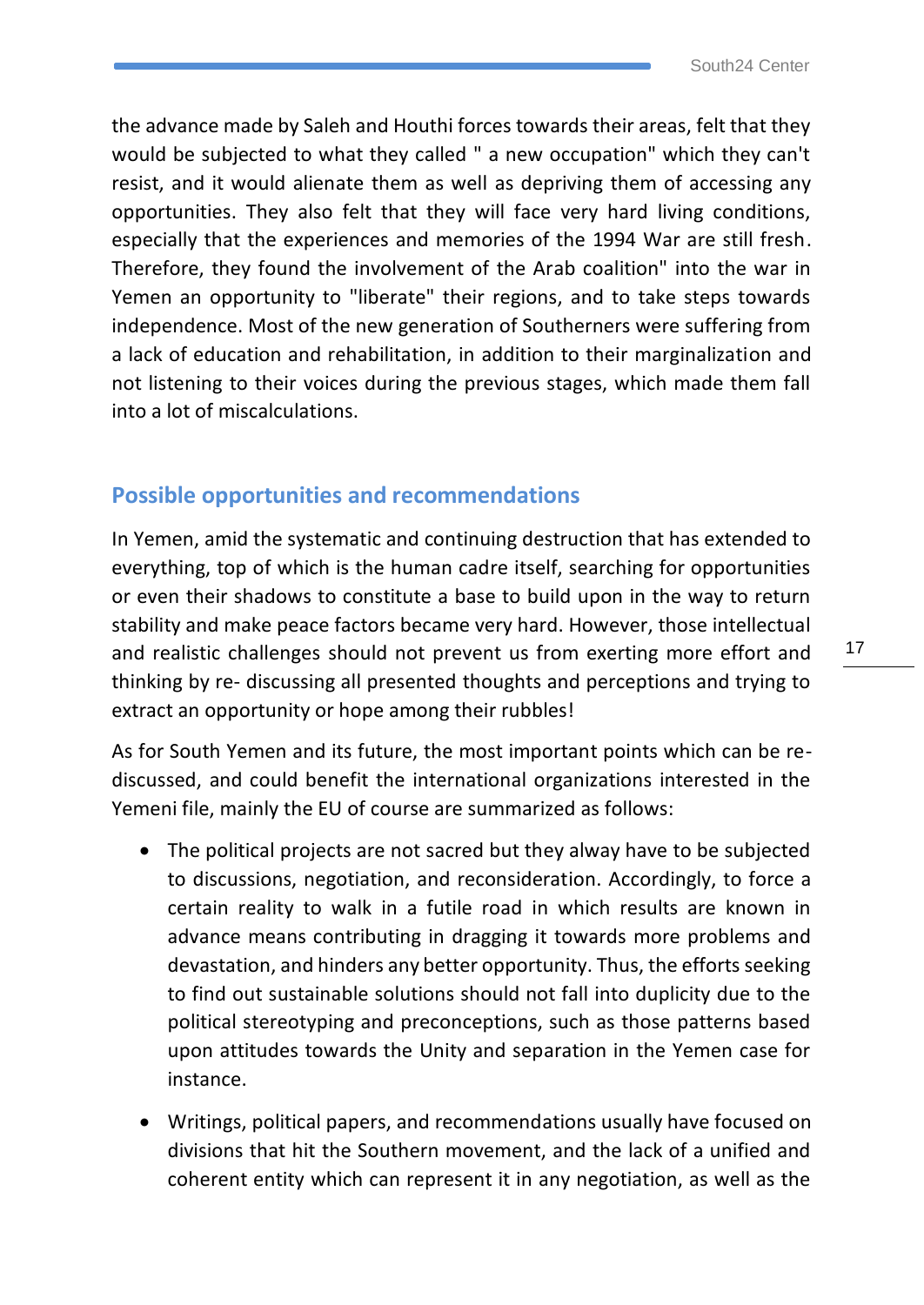social divisions based upon tribal and regional backgrounds. In light of this, they justify alienating them and not listening to their voices or making any efforts that could help them to solve the various problems and challenges which confront the Southerners and are not able to make it alone. Because Yemen has been always looked upon as a security problem, it has not been surprising that the perceptions about proposed solutions focus on the need for the existence of strong, coherent, dominating parties. From a perspective of solving and settling disputes, there is the so-called "ripe moment", when all parties fall into "mutually hurting stalemate" and it becomes impossible to resolve the matter alone.Those divisions sometimes could be a perfect opportunity to help these parties which who are ready to give concessions for the sake of building a rational political domain based on the minimum degree of democracy, pluralism, accepting the other's opinion, respecting human rights and a commitment to peaceful civil competition, instead of making big concessions under the pressure of other external forces in a way that could lead to negative results related to the development in these countries in democracy and human rights. In South, the balance among the social forces constantly prevents monopoly and despotism.

However, those forces need developing new and safe mechanisms to rationalize competitions in the public sphere. The rivalry, based upon violence only, can never constitute an option for decisiveness and monopoly in the Southern environment, because it means everyone is lost. As the best political regimes were born out of crises, the current moment could be suitable to establish principles and values that govern and adjust public sphere competition among different Southern factions, and help them to move from the regional and tribal dispute to the political competition, as well as establishing a framework that can defend them in the face of the threats that harm their existence and continuity. But first and foremost, there should be advance preparation to capture this moment, and then, there is sufficient willingness to present large, coordinated, organized and sincere efforts, in light with international standards, such as those made during the "National Dialogue Conference" in Sana'a, instead of the seasonal activities that are held here and there between Southern parties, and do not lead to any notable positive results. This path could constitute a horizon or an alternative option for achieving peace and stability at the level of Yemen as a whole.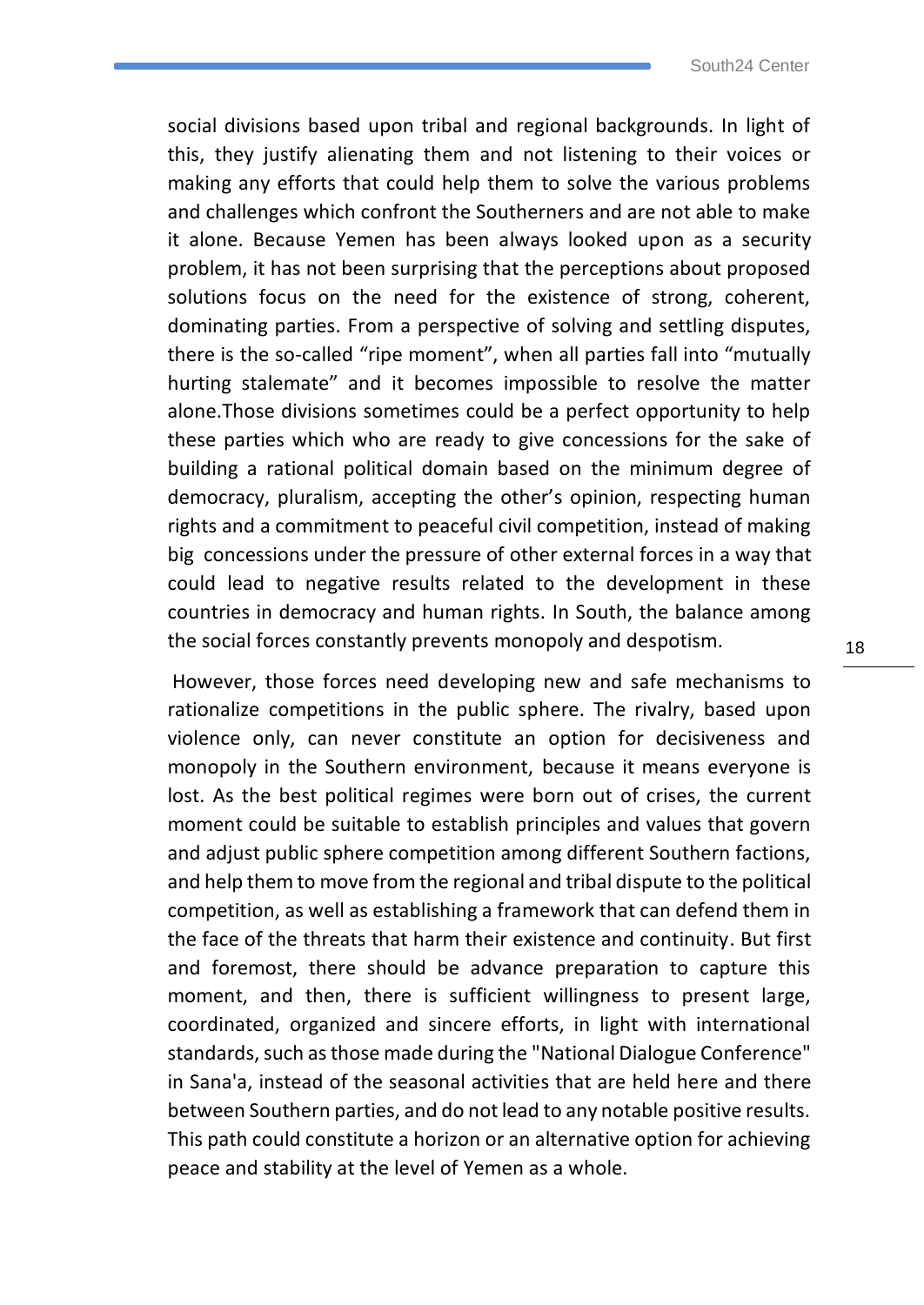- The EU categorically believes that the only solution for the Yemen crisis is the political one, as the military solutions won't reach any goal but will deepen the crisis and increase humanitarian suffering. Based on that, the EU made unremitting efforts to prevent exporting weapons to the disputing parties, in addition to its diplomatic efforts at the international level. The general principle upon which this perception is based is very moral, for not dragging the country towards more violence. However, in return, there should be a pre-tacit agreement among the interested parties, based on joint values and principles, in a way that makes it applicable on the real ground. The inability of the weak groups to protect themselves and the disputing parties' reluctance to adhere to human rights make it difficult realistically and morally. This leads to the exploitation of the crisis by internal and external parties. Therefore, the EU doesn't have to give up this principle, but it should develop a more suitable strategy, especially in the presence of the new UN Envoy. This won't be achieved without making deep and constant strategic discussions and dialogues that skip the traditional previous channels.
- Yemen still constitutes a big threat to world security at many levels. The danger of the terrorist organizations is still existent. It is true that there is a retreat in their plans which become more adaptable to the reality of the local conflicts since 2015, but this is not going to last, as the state of instability could render the country to a safe haven for the terrorist groups. Consequently, there is a heavy need to adopt an all-out strategy based on more than one dimension to help the local efforts. The forces which were established after 2015 made a lot of progress in the file of combating terrorist organizations, however, these security forces lack institutional standards, qualifications and training on the one hand, and on the other hand, they practice some human rights violations, which may lead to negative results in the future. The EU can contribute to the qualification, training and upgrading of these forces not only in the field aspects, but also with regard to the humanitarian aspects. This requires new strategies and partnerships.<sup>46</sup>

<sup>46</sup> -González Laya, 24 September 2021; Lovatt, 30 September 2021.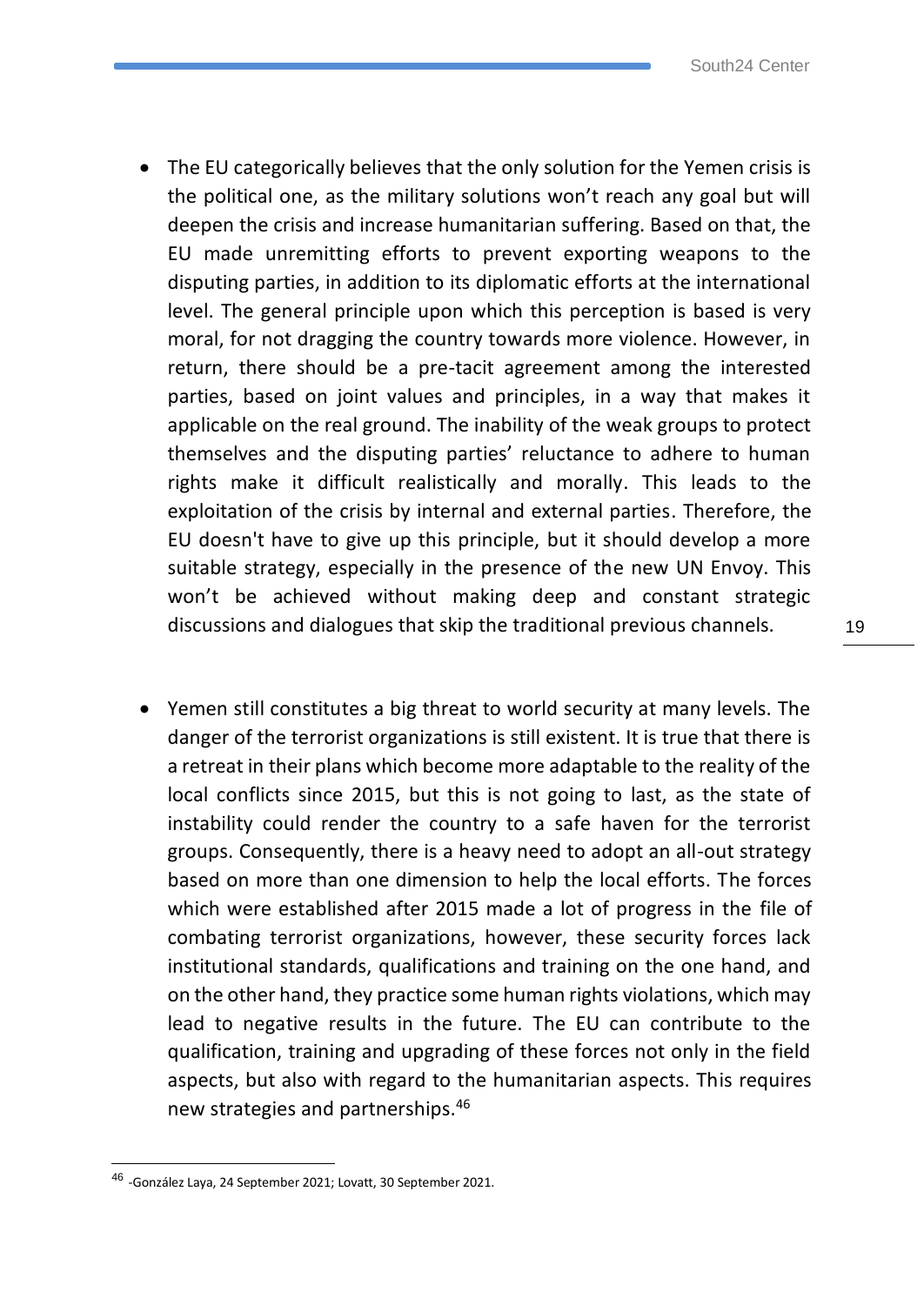• The EU tries to work on a long-term path in dealing with the Middle East's problems and crises through what some called "the graduation philosophy" based on persuasion, partnership and the soft power conception.<sup>47</sup> This distinguished it from the American position. In this regard, the European Union and its states worked to support and qualify many civil society organizations, cadres and local experts, which rendered them to international competencies, and their presence, voice and representation became strong and effective at the global level, and helped them a lot in maintaining their independence. This saved them from entering the buying loyalties Bazaar which has flourished in a horrible way since 2012. These elites are the most important wealth for Yemen currently, and they are ready to rebuild the country if there is an available opportunity for stability. On the other hand, and for different reasons the Southerners have been deprived from enjoying any appropriate opportunities to develop and qualify themselves. The weakness and fragility of representation is clearly revealed during the international events. A state like Yemen which passes through such tragic circumstances and is subjected to shocking collective besiege at all levels needs more support, care and rehabilitation. However, due to the current local divisions, the support and rehabilitation in one direction could lead to establish a permanent state of injustice, depriving many groups from representing themselves well in the occasions that require high competence.<sup>48</sup> (This didn't exist in the same way 20 years ago, for example.).

When the unqualified Southern representative goes to one of the international events which he doesn't participate except only in a transitory and accidental way and he doesn't know their customs and traditions regarding dialogue, discussion and communication, he will think that the world would understand him if he just delivered simple talk about his fair case, especially within the organizations which strengthens on the matter of justice. However, because he is not able to devote his time for that, and his lack of experience in such events compared with his colleagues, as well as a lot of political, economic and security details, he finds himself in a fragile and tense situation in spite of the fairness of his case. This badly impacts his psychology and has a lot of effects on his

<sup>47</sup> Youngs, 2004, pp. 3 – 4.

<sup>48</sup> For more debate on this issue, see Barry, August 1998.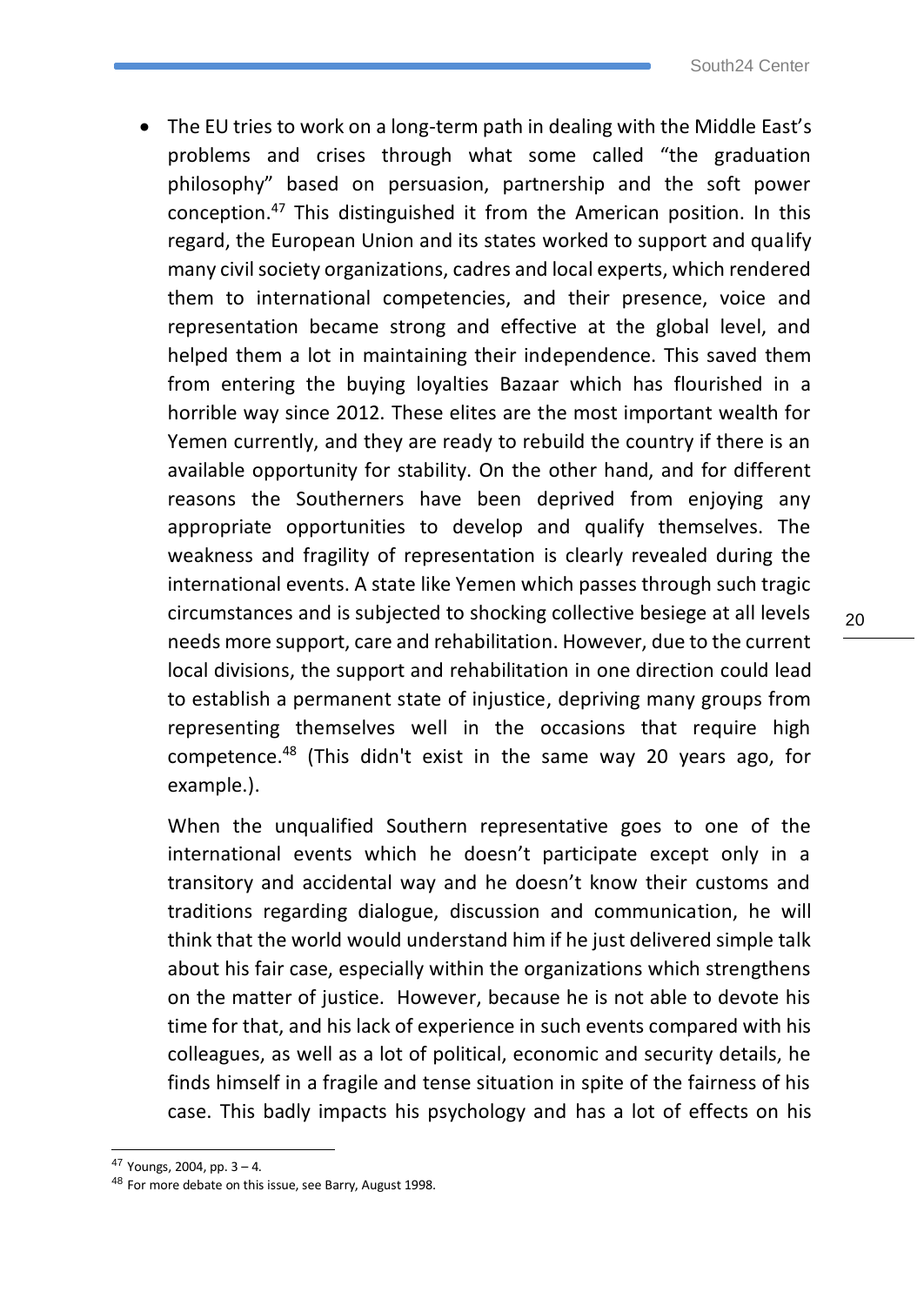subsequent positions and perceptions. In general, the state of exclusion, marginalization and the destruction of institutions had a severe impact on awareness of political values and principles related to human rights, freedom, democracy, citizenship and justice, as well as the intense competition between different ideological currents and forces, including extremist and religious currents, in a geopolitical location that makes foreign interventions with their interests, policies and an agenda difficult to resist... All of this makes creating highly qualified elites to implement the tasks of awareness, enlightenment and rationalization a very important matter, from the long-term perspective.

• The EU's efforts and projects are subjected to a matrix of values and standards related to human rights and basic freedoms including the freedom of opinion and expression, and respect for pluralism. Based on that, it is constantly subjected to accountability. Thus, the local parties have to work hard to prevent human rights violations and all illegal practices, as well as allowing the freedom of expression and practicing the civil political rights, encouraging diversity, enhancing the participation of women in the public sphere… etc, if those parties want to build partnerships with international bodies that can help them to restore and develop their institutions, organize the general field and creating a reality which is viable for sustainable stability solutions.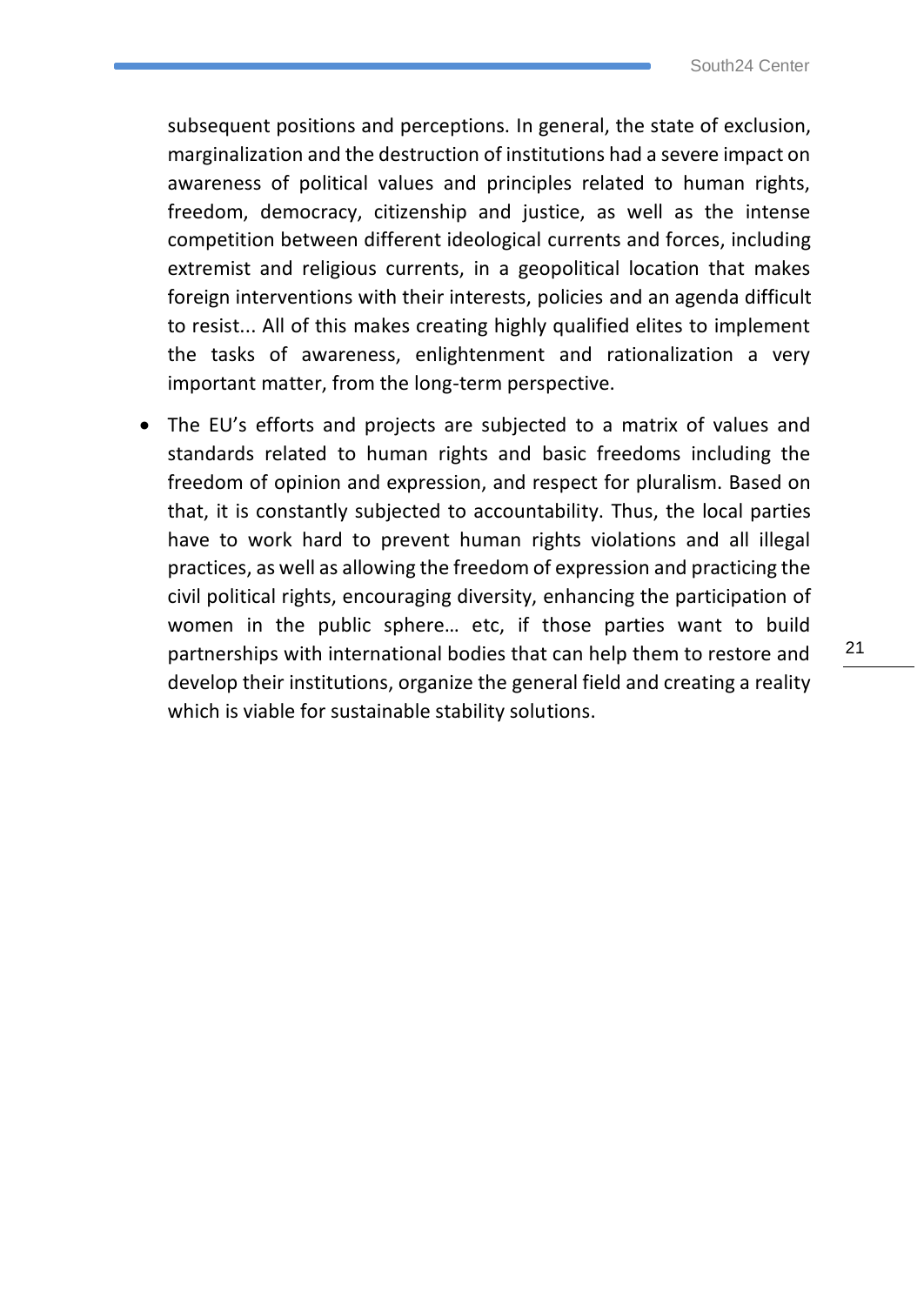#### **References**

Al-Ahmar, A. H. (2008). Diary: Issues and Positions, Afaq Publishing House, Sanaa, 2sd Edition.

Amnesty International (2013, February 20). Yemeni security forces must not violently repress anniversary protests, Index Number: PRE 01/082/2013, [https://www.amnesty.org/en/wp-](https://www.amnesty.org/en/wp-content/uploads/2021/06/pre010822013en.pdf)

[content/uploads/2021/06/pre010822013en.pdf](https://www.amnesty.org/en/wp-content/uploads/2021/06/pre010822013en.pdf) (accessed October, 2021).

Amnesty International (2013, February 21). Yemeni authorities unleash deadly force on protesters, Index Number: PRE 01/088/2013, [https://www.amnesty.org/en/wp-](https://www.amnesty.org/en/wp-content/uploads/2021/06/pre010882013en.pdf)

[content/uploads/2021/06/pre010882013en.pdf](https://www.amnesty.org/en/wp-content/uploads/2021/06/pre010882013en.pdf) (accessed November, 2021).

Barry, B. (1998, August). Social Exclusion, Social Isolation and the Distribution of Income,

London School of Economics, London, CASEpaper, CASE/12. Online available at: <https://sticerd.lse.ac.uk/dps/case/cp/Paper12.pdf>(accessed November, 2021).

Bonnefoy, L. (2020). The European Union's Role in the Yemen Crisis, in Day, S.W. and Brehony, N. (Ed.), Global Regional and Local Dynamics in the Yemen Crisis, Springer Nature Switzerland AG, Cham, Switzerland, pp. 69 – 80.

Burrowes, R. (1998). The Republic of Yemen: The Politics of Unification and Civil War, 1989–1995, in Hudson, M. (Ed), Arab Regional Integration: The Politics and Economics of a Fragmented Nation, Columbia University Press, New York, pp. 187–214.

Carapico, S. (1998). Civil society in Yemen: The political economy of activism in modern Arabia, Cambridge University Press, UK.

Clark, V. (2010). Yemen: Dancing on the Heads of Snakes, Yale University Press, New Haven and London.

Durac, V. (2010). The European Union in Yemen: The Triumph of Pragmatism over Normativity? European Foreign Affairs Review, Volume 15, Issue 5, pp. 645 – 661. Online available at: [https://kluwerlawonline.com/journalarticle/European+Foreign+Affairs+Review](https://kluwerlawonline.com/journalarticle/European+Foreign+Affairs+Review/15.5/EERR2010046) [/15.5/EERR2010046](https://kluwerlawonline.com/journalarticle/European+Foreign+Affairs+Review/15.5/EERR2010046) (accessed October, 2021).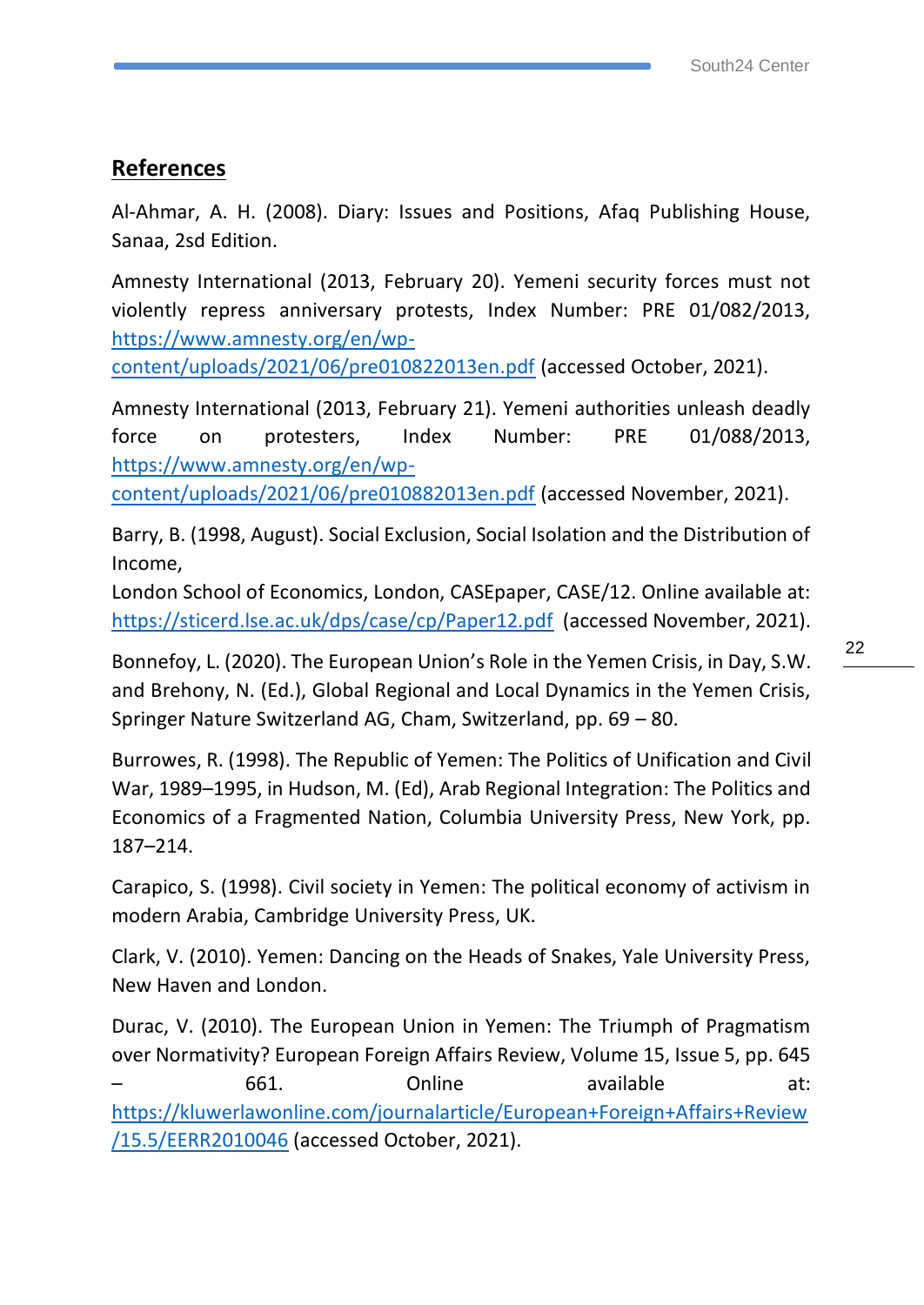DW (2012, February 21). Yemen stages single-candidate election, <https://www.dw.com/en/yemen-stages-single-candidate-election/a-15748690> (accessed November, 2021).

DW (2012, February 23). Presidential elections in Yemen: only one candidate. <https://p.dw.com/p/148I9> (accessed November, 2021).

El-Gohary, S. (1992). The Conflict in Aden (الصراع في عدن), Madbouly Bookshop for Publishing and Distribution, Cairo.

European Commission (2007). Yemen - European Community Strategy Paper for the period 2007–2013, Brussels. Online available at: [https://www.yumpu.com/en/document/view/5717070/yemen-european](https://www.yumpu.com/en/document/view/5717070/yemen-european-community-strategy-paper-for-the-period-2007-)[community-strategy-paper-for-the-period-2007-](https://www.yumpu.com/en/document/view/5717070/yemen-european-community-strategy-paper-for-the-period-2007-) (Accessed October, 2021).

European Commission, Preparation of the Multiannual Indicative Programme 2011-2013. Online available at: [https://eeas.europa.eu/archives/docs/yemen/docs/yemen\\_mtr\\_concept\\_en.p](https://eeas.europa.eu/archives/docs/yemen/docs/yemen_mtr_concept_en.pdf) [df](https://eeas.europa.eu/archives/docs/yemen/docs/yemen_mtr_concept_en.pdf) (accessed October, 2021).

Fukuyama, F. (2002). The End of History and the Last Man, Free Press, New York.

Halliday, F. (1990). Revolution and Foreign Policy: The Case of South Yemen 1967-1987, The University Press, Cambridge, UK, 1st Edition.

González Laya, A. (2021, September 24). Europe's post-Afghanistan to-do list, European Council on Foreign Relations. [https://ecfr.eu/article/europes-post](https://ecfr.eu/article/europes-post-afghanistan-to-do-list/)[afghanistan-to-do-list/](https://ecfr.eu/article/europes-post-afghanistan-to-do-list/) (accessed November, 2021).

Hamzawy, A. (2009, November). Between Government and Opposition: The Case of the Yemeni Congregation for Reform, Carnegie Papers, Carnegie Endowment for International Peace, Nr. 18. Online available at: [https://carnegieendowment.org/files/yemeni\\_congragation\\_reform.pdf](https://carnegieendowment.org/files/yemeni_congragation_reform.pdf) (accessed November, 2021).

Hudson, M. C. (1995). Bipolarity, Regional Calculation and War in Yemen, in al-Suwaidi J. S. (Ed.), The Yemeni War of 1994: Causes and Consequences, The Emirates Center for Strategic Studies and Research, Abu Dhabi, 1st Edition, pp.  $19 - 32.$ 

Human Rights Watch (2009, December). Yemen: In the Name of Unity, The Yemeni Government's Brutal Response to Southern Movement Protests. Online Available at [https://www.hrw.org/report/2009/12/15/name-unity/yemeni-](https://www.hrw.org/report/2009/12/15/name-unity/yemeni-governments-brutal-response-southern-movement-protests)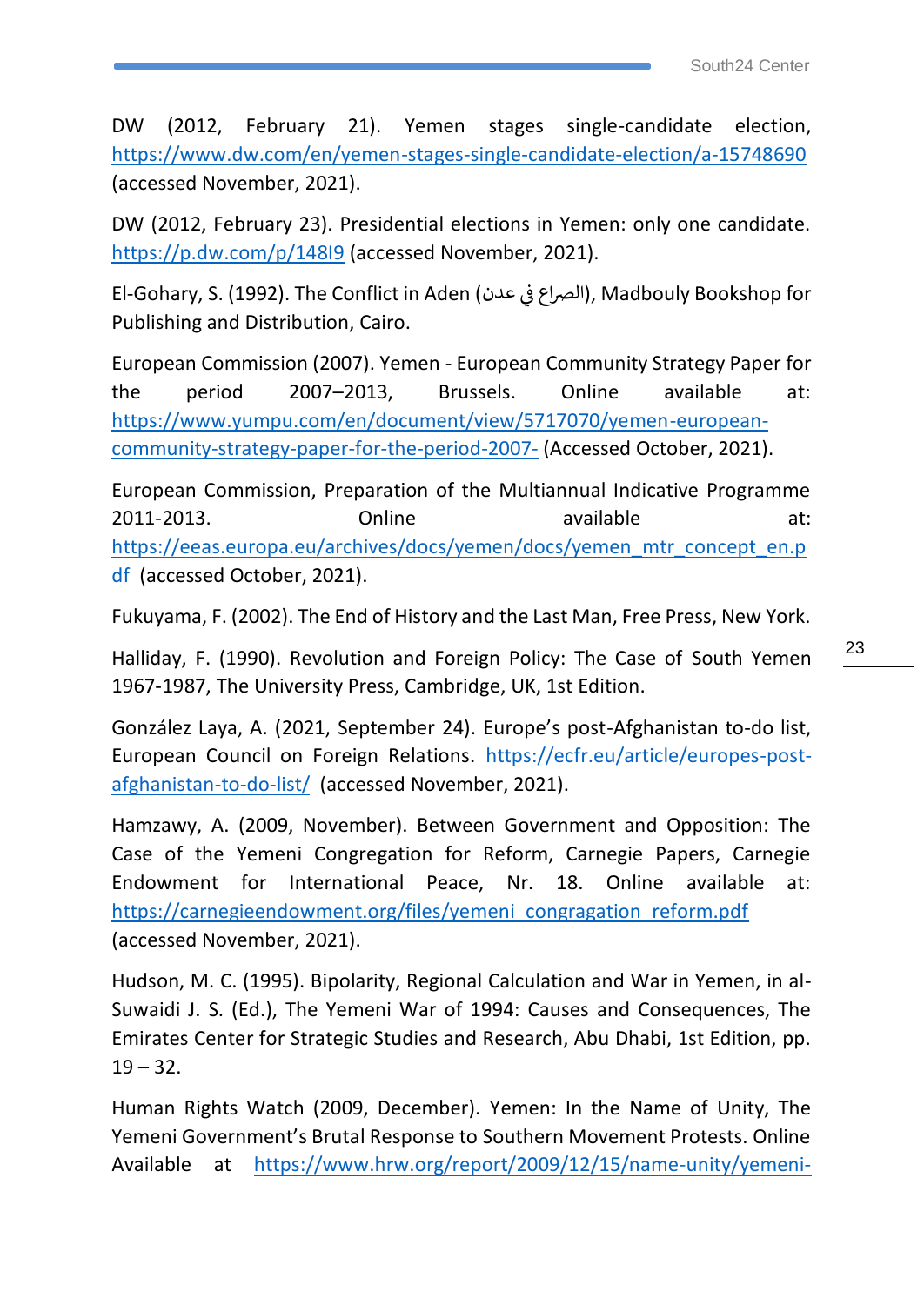[governments-brutal-response-southern-movement-protests](https://www.hrw.org/report/2009/12/15/name-unity/yemeni-governments-brutal-response-southern-movement-protests) (accessed November, 2021).

IFES (2012, February). Elections in Yemen: The February 21 Presidential Election. Online at: Available Available at: https://www.ifes.org/sites/default/files/fags\_yemen\_presidental\_election\_20 [12.pdf](https://www.ifes.org/sites/default/files/faqs_yemen_presidental_election_2012.pdf) (accessed November, 2021).

International Crisis Group (2012, July 3). Yemen: Enduring Conflicts, Threatened Transition, [https://www.crisisgroup.org/middle-east-north-africa/gulf-and](https://www.crisisgroup.org/middle-east-north-africa/gulf-and-arabian-peninsula/yemen/yemen-enduring-conflicts-threatened-transition)[arabian-peninsula/yemen/yemen-enduring-conflicts-threatened-transition](https://www.crisisgroup.org/middle-east-north-africa/gulf-and-arabian-peninsula/yemen/yemen-enduring-conflicts-threatened-transition) (accessed November, 2021).

International Crisis Group (2012, September 25). Yemen's Southern Question: Avoiding a Breakdown, [https://d2071andvip0wj.cloudfront.net/yemen-s](https://d2071andvip0wj.cloudfront.net/yemen-s-southern-question-avoiding-a-breakdown.pdf)[southern-question-avoiding-a-breakdown.pdf](https://d2071andvip0wj.cloudfront.net/yemen-s-southern-question-avoiding-a-breakdown.pdf) (accessed November, 2021).

Interview with Bettina Muscheidt (2014, November 14). Former EU Head of Delegation Yemen, Almasdar Online, Sana'a. <https://almasdaronline.com/articles/82624> (accessed November, 2021).

Omar, J. (2008). Interview with Lisa Wedeen, Bidayat Magazine, Issue 20 & 21, <https://bidayatmag.com/node/964>

Katz, M. N. (1995). External Powers and the Yemeni Civil War, in al-Suwaidi J. S. (Ed.), The Yemeni War of 1994: Causes and Consequences, The Emirates Center for Strategic Studies and Research, Abu Dhabi, 1st Edition, pp. 81 – 93.

Lovatt, H. (2021, September 30). Western Sahara, Morocco, and the EU: How good law makes good politics, European Council on Foreign Relations. [https://ecfr.eu/article/western-sahara-morocco-and-the-eu-how-good-law](https://ecfr.eu/article/western-sahara-morocco-and-the-eu-how-good-law-makes-good-politics/)[makes-good-politics/](https://ecfr.eu/article/western-sahara-morocco-and-the-eu-how-good-law-makes-good-politics/) (accessed November, 2021).

Phillips, S. (2007, February). Evaluating Political Reform in Yemen, Carnegie Papers, Carnegie Endowment for International Peace, Nr. 80. Online available at: [https://carnegieendowment.org/files/cp\\_80\\_phillips\\_yemen\\_final.pdf](https://carnegieendowment.org/files/cp_80_phillips_yemen_final.pdf)  (accessed November, 2021).

Reuters (2012, February 22). Violence as Yemen elects candidate to replace toppled leader [https://www.reuters.com/article/us-yemen](https://www.reuters.com/article/us-yemen-idUSTRE81J0RQ20120222)[idUSTRE81J0RQ20120222](https://www.reuters.com/article/us-yemen-idUSTRE81J0RQ20120222) (accessed November, 2021)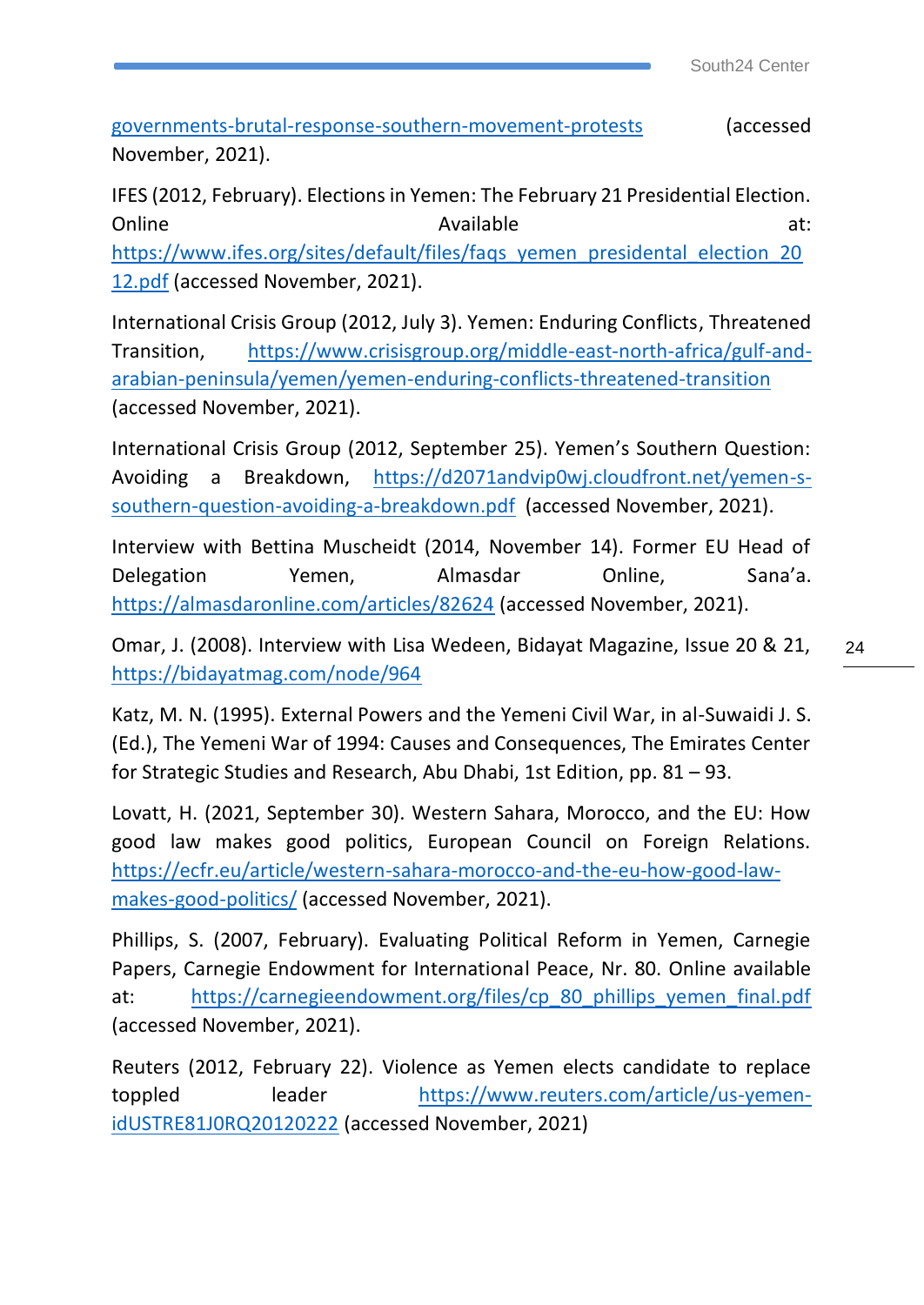Rougier, B. (2008). Yemen 1990-1994: the logic of the political pact defeated, in Leveau, R. & Mermier, F. (Ed.), Contemporary Yemen, translated into Arabic by Zayd, A. M., Alfurat For Publishing & Distributing, Beiru, pp. 123 - 158) The first edition of the book appeared in French under the title « Le yémen contemporain», Karthala Editions, Paris, 1997).

Schwedler, J. (2002, October). Democratization in the Arab World? Yemen's Aborted Opening, Journal of Democracy 13(4): pp.48-55.

Security Council (1994, 1 & 29 June). Resolution Nr. 924: [https://undocs.org/S/RES/924\(1994\)](https://undocs.org/S/RES/924(1994)) and Resolution Nr. 931: [https://undocs.org/S/RES/931\(1994\)](https://undocs.org/S/RES/931(1994)) (accessed November 2021).

The Analytical Critical Document of the Experience of the Revolution in Democratic Yemen 1978-1986, Dar Al-Hamdani for printing and publishing, Aden.

UNHCR (2014, February 27). 2013 Country Reports on Human Rights Practices – Yemen,<https://www.refworld.org/docid/53284a4814.html>

UN Security Council (2015, February 20). A Report of the Panel of Experts on Yemen established pursuant to Security Council resolution 2140, Nr.: S/2015/125. Online Available at: [https://www.securitycouncilreport.org/atf/cf/%7B65BFCF9B-6D27-4E9C-8CD3-](https://www.securitycouncilreport.org/atf/cf/%7B65BFCF9B-6D27-4E9C-8CD3-CF6E4FF96FF9%7D/s_2015_125.pdf) [CF6E4FF96FF9%7D/s\\_2015\\_125.pdf](https://www.securitycouncilreport.org/atf/cf/%7B65BFCF9B-6D27-4E9C-8CD3-CF6E4FF96FF9%7D/s_2015_125.pdf) (accessed November, 2021)

Youngs, Y. (2004, June). Europe's Uncertain Pursuit of Middle East Reform, Carnegie Papers, Carnegie Endowment for International Peace, Nr. 45. Online available at: <https://carnegieendowment.org/files/CP45.youngs.FINAL.pdf> (accessed November 2021)